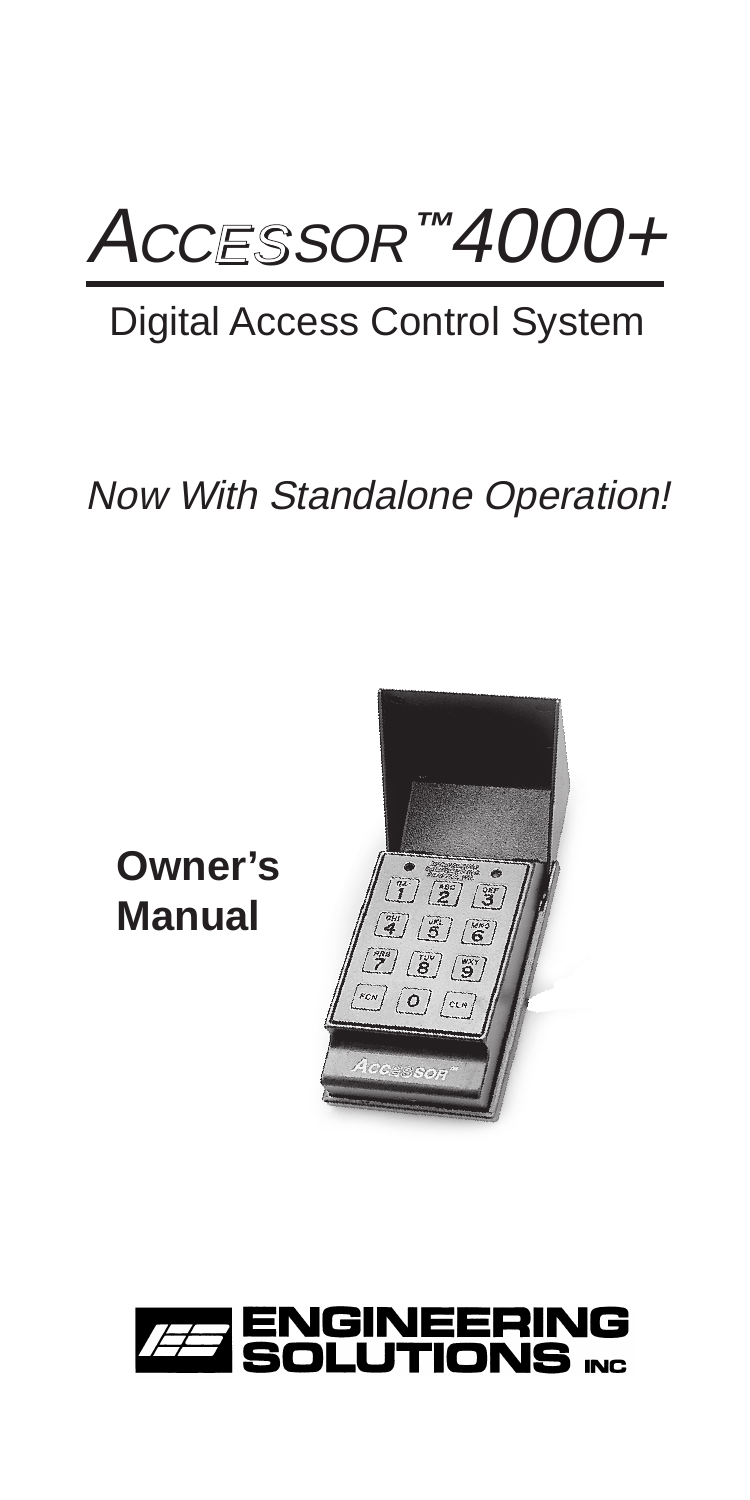

### Digital Access Control System

### **Serial #:**

The serial number is located on the back near the wall latch

### **Dealer Name and Address:**

Name

**Address** 

City, State, Zip

**Phone** 

**Date of Purchase:**



6300 Southcenter Blvd, Suite 209 Tukwila, WA 98188 (206) 241-9395 • Fax (206) 241-9411 www.engsolinc.com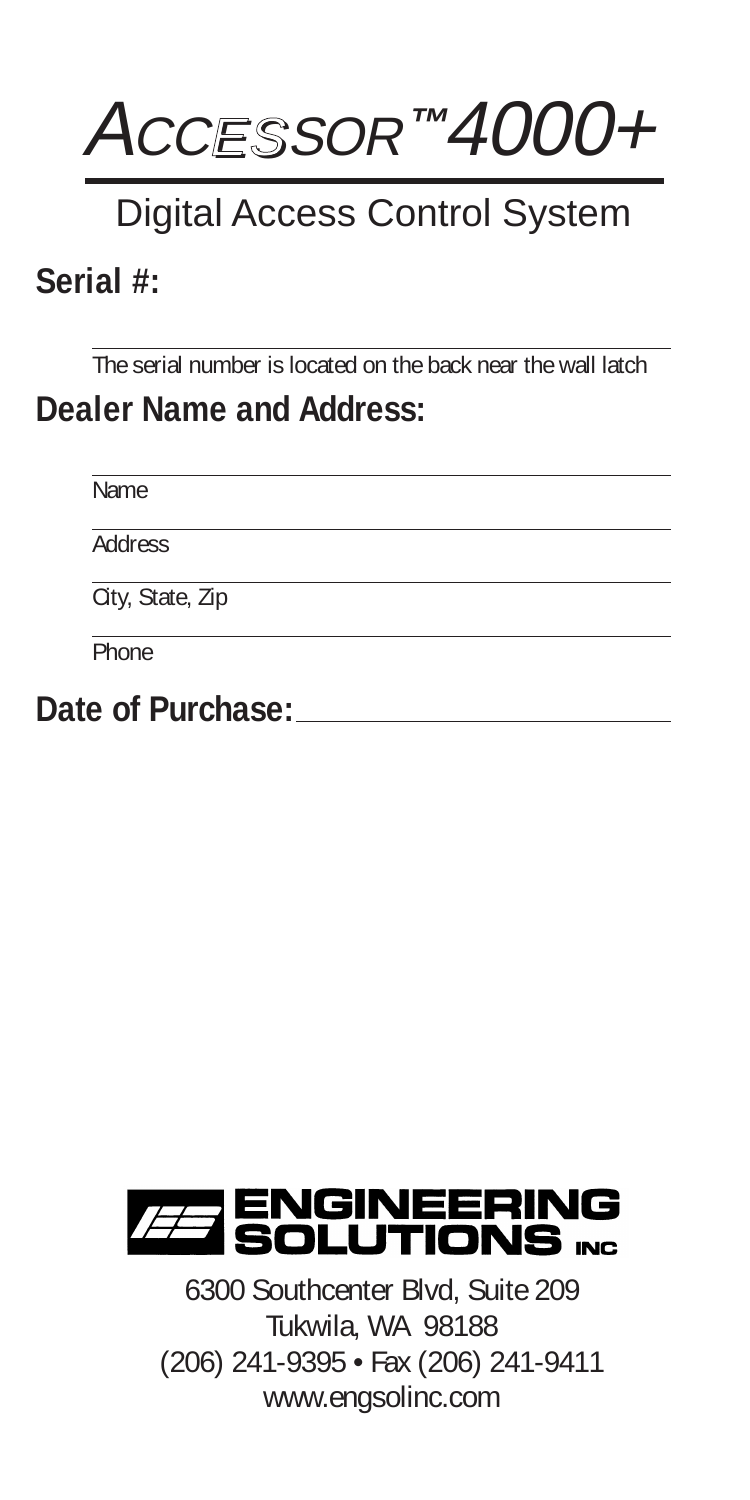## **Quick Start**

This new version of Accessor features several enhancements:

... the ability to add new users at the unit, without a PC

- ... any Level 1 Master code can now be used to mount or unmount the unit from its mounting bracket
- ... added the Level 4 Lockout Mode (in lieu of Privacy)

#### **Please follow the steps below to get your new Accessor up and running as smoothly & easily as possible.**

- 1) Unpack the Accessor and attach the mounting bracket to a suitable location. Gate units must be removed from the mounting bracket prior to installation, see section 3 page 11.
- 2) New codes may be added at the box (see step 3) or by using AcE ™ version 1.30 or greater. AcE ™ is available via a free download at our website, engsolinc.com.
- 3) Program in new codes at the unit as follows:
	- ... add a new Level 1 Master (remember this code) **FCN** → 1234567 → New Master → 1 → **FCN**
	- ... test new Level 1 Master by deleting default Level 1 Master **FCN** → New Master → 1234567 → **FCN**

... confirm the default Level 1 Master is deleted 1234567 (unit should beep & illuminate the red LED)

... add any other new codes you need (repeat as needed) **FCN** → New Master → New Code → Level (1-4) → **FCN**

- 4) Mount the Accessor on its mounting bracket:
	- ... enter your new Master code & lift open the keybox
	- ... position unit on the mounting bracket, then while holding the keybox open re-enter the new Master code **FCN** → New Master → **FCN**
	- ... slide the unit down, after 10 seconds the latch will move out of the way allowing the keybox to relock

#### **Congratulations! Your Accessor is ready to go!**

P/N 490-ACC-HG201 3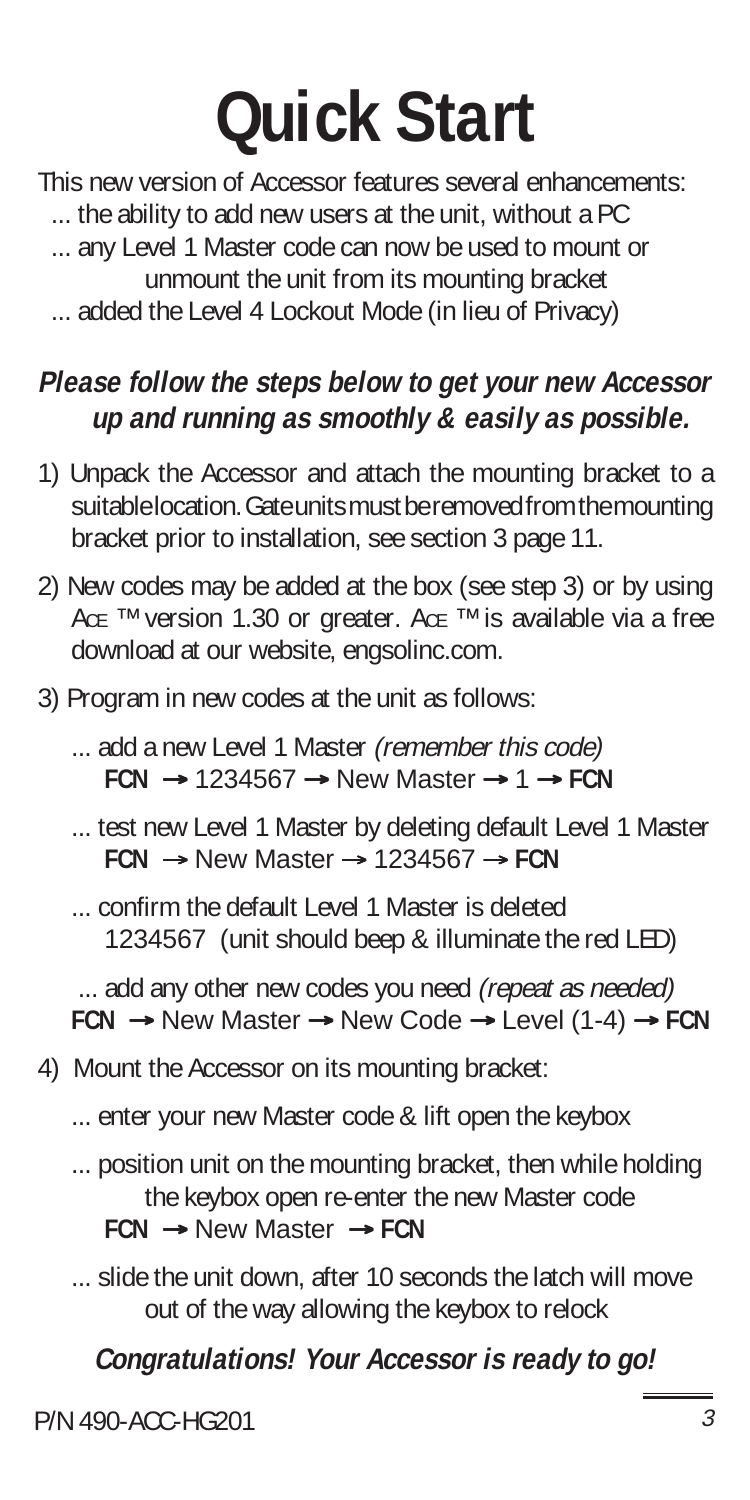## **Contents**

| Section 3: Mounting the Accessor 12          |  |
|----------------------------------------------|--|
|                                              |  |
|                                              |  |
|                                              |  |
|                                              |  |
|                                              |  |
|                                              |  |
|                                              |  |
|                                              |  |
|                                              |  |
| Section 6: Replacing the Key Caddy Recoil 20 |  |
|                                              |  |
|                                              |  |
| Appendix C: Limited Warranty 30              |  |
|                                              |  |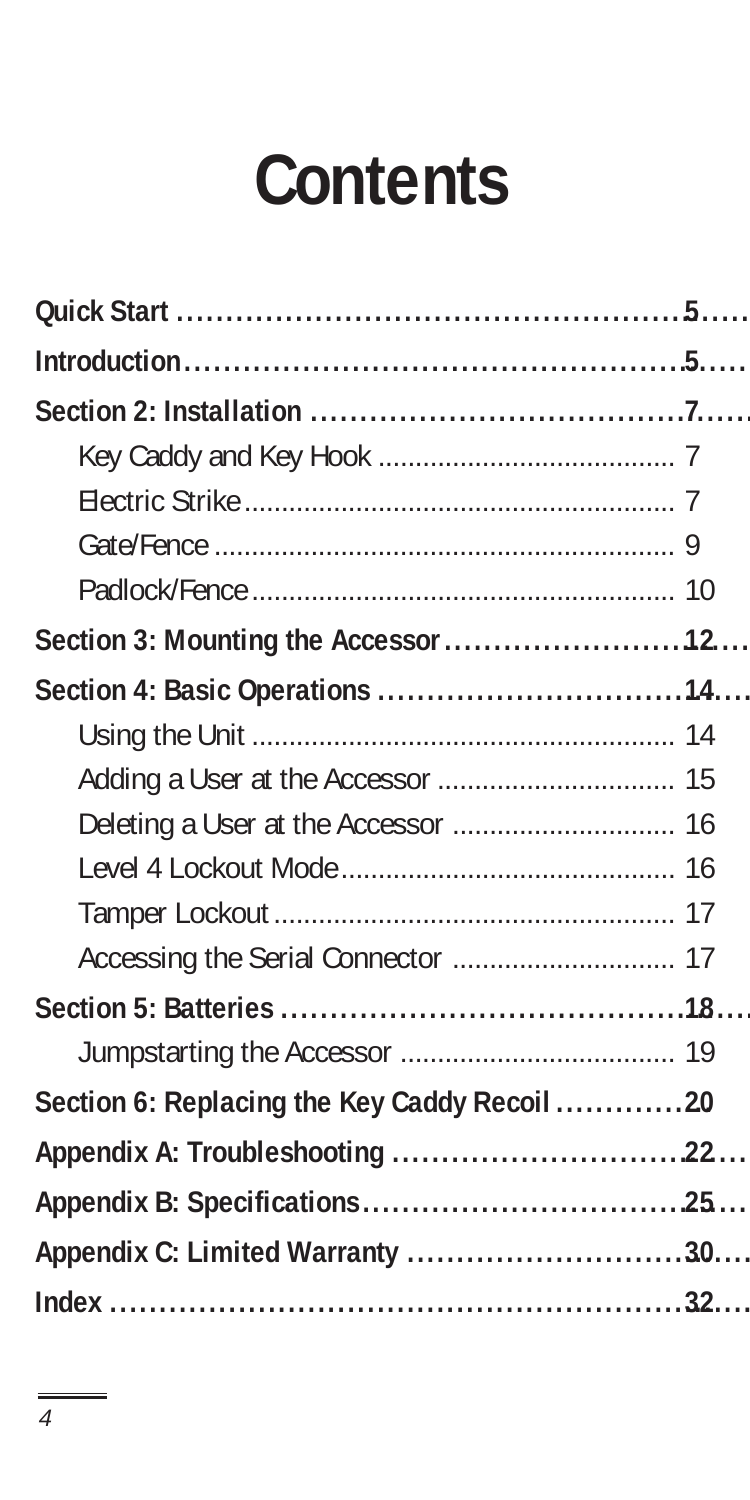### **Introduction**

This manual covers the installation and basic operation of the Accessor4000, a complete Digital Access Control system. The system is comprised of two parts:

- 1. The Accessor4000 access control box.
- 2. The optional AcE<sup>™</sup> PC software which is used to create a user database, access schedules and retrieve and store audit trail logs from multiple Accessors. ACE™ is available free via download at our website "engsolinc.com".

### Shipping Contents

- Owner's Manual
- Mounting Bracket
- 1" Lag Screws (4)
- Allen Wrench (for removing the cover)
- Jumpstart Cable

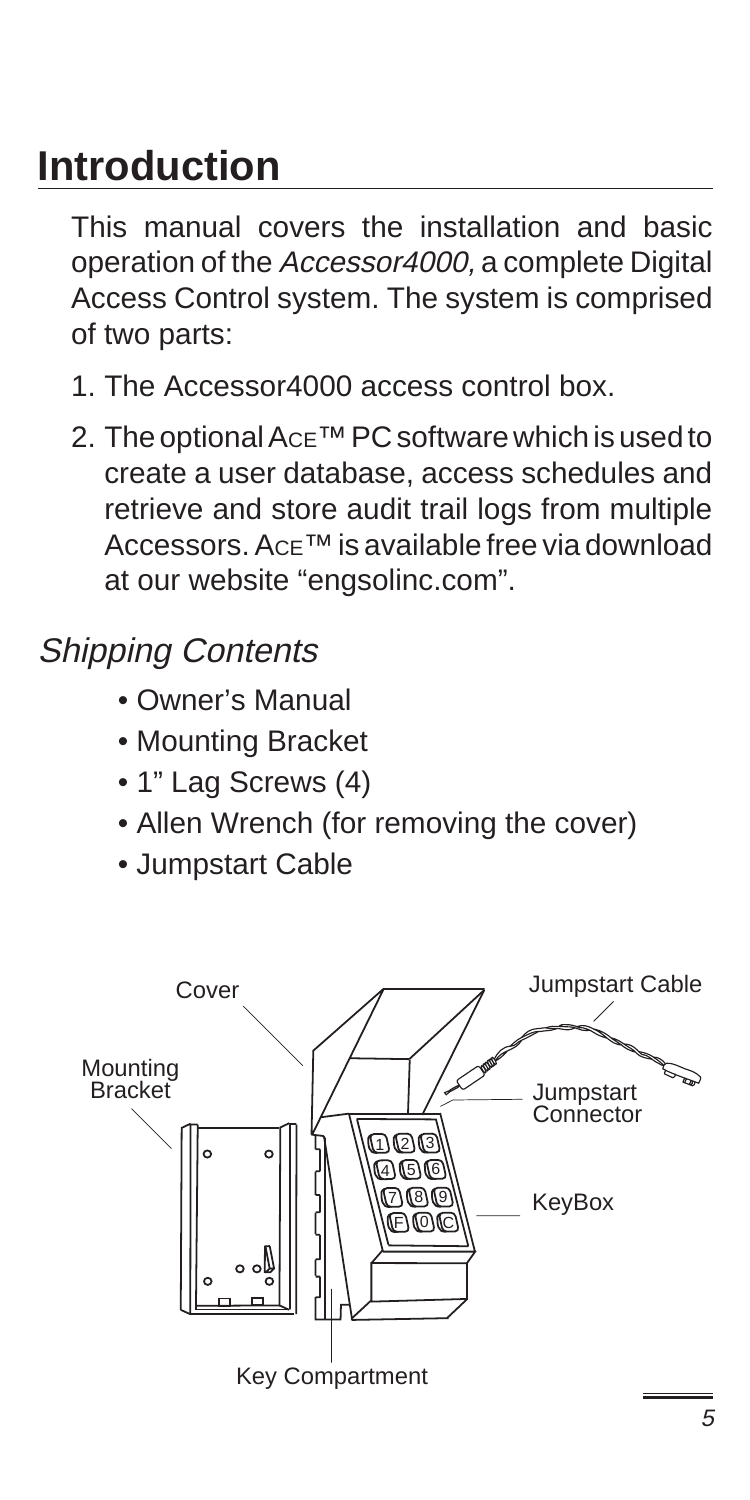Also included with the Gate/Fence model:

- Weather Vandal Housing & Shackle assembly
- Fence Mounting Plate
- Hardware bag including: (4) 1 1/2" Hex Bolts (4) 1 3/4" Hex Bolts

Also included with the Padlock/Fence model:

- Weather Vandal Housing
- Fence Mounting Plate
- Hardware bag including:
	- (4) 1 1/4" Hex Bolts
	- (4) 1 1/4" Lag Screws

Tools needed:

- 3/8" wrench
- Phillips Screwdriver (Gate/Fence model only)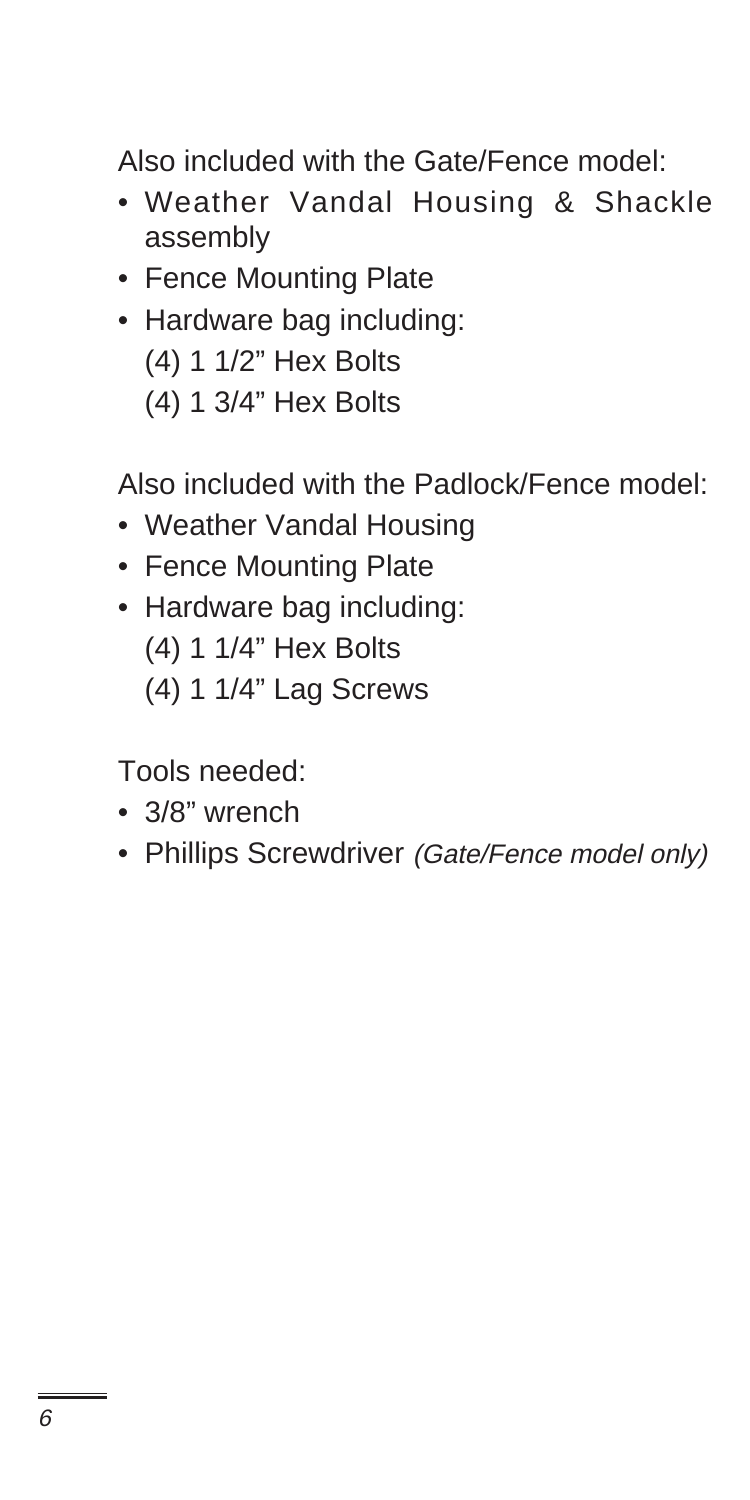## **Section 2: Installation**

### Key Caddy and Key Hook

- 1. Attach the mounting bracket with the four screws provided, then mount the Accessor on the bracket as described in Section 3, page 10.
- 2. Enter your access code (or try the default Level 1 code, 1234567) and lift the keybox to gain access to the key compartment.

### Attaching the Key

### **Key Caddy**

- 1. Assemble as shown in diagram below.
- 2. While holding assembly in place, squeeze the rivet "drive pin" into rivet housing using a pair of pliers squeezing A towards B.



### **Key Hook**

1. Hang the key on the "J" hook.

### Electric Strike

1. Attach the mounting bracket over the opening in the wall with the four screws or bolts provided.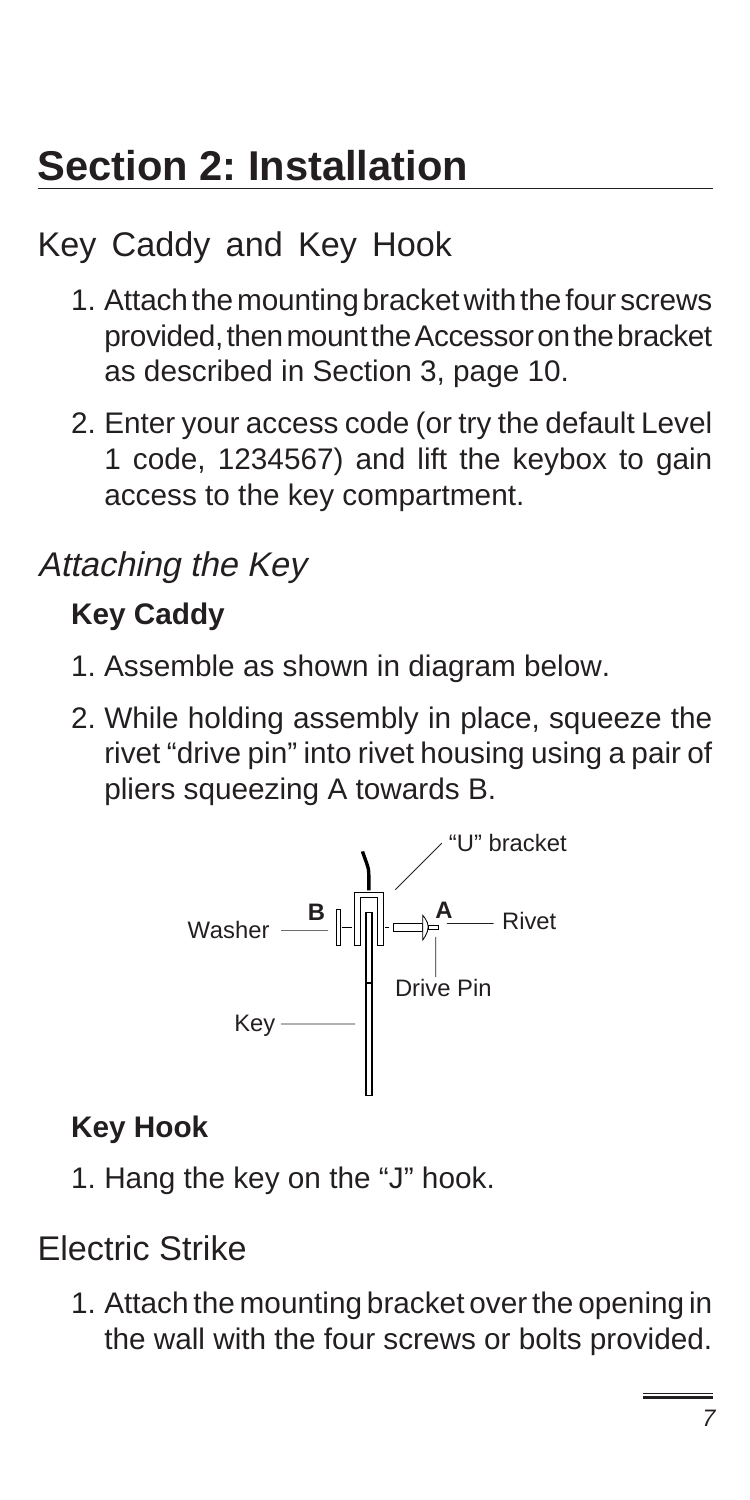2. Thread wires through the hole in the mounting bracket and wall (or door) and mount the Accessor on the bracket as described in Section 3, page 10.



- 3. Hang the key on the "J" hook.
- 4. Connect the wires as shown below.

#### For Fail Unlocked —

Connect the white wire to the electric strike.



This is an example of Fail Unlocked.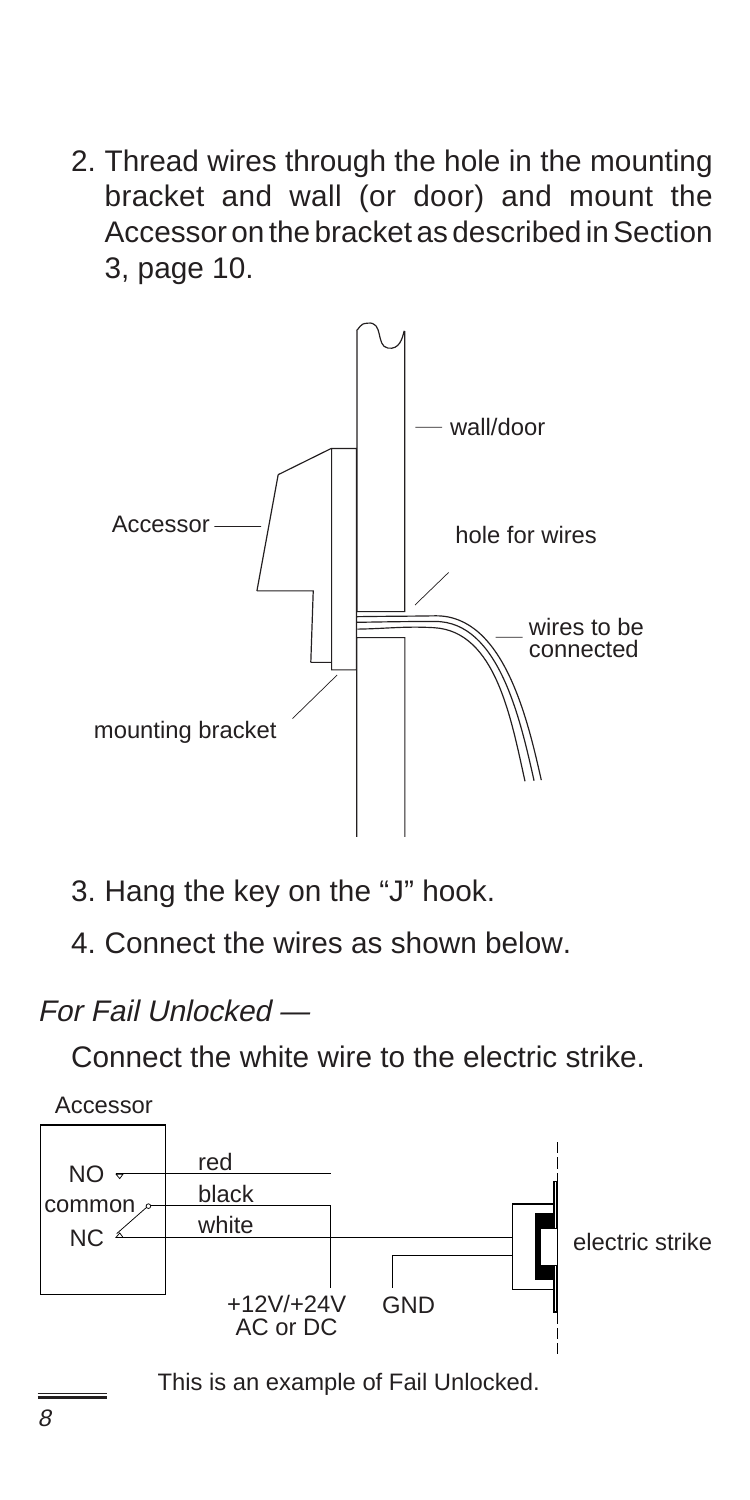For Fail Secure —

Connect the red wire to the electric strike.

Caution: Be sure the unused wire from the Accessor will not come in contact with any metal surface.

### Gate/Fence

There are 2 assemblies (a) and (b):

- (a) Pre-assembled Vandal housing, mounting bracket and shackle assembly
- (b) Fence plate with 4 threaded holes



To install —

- 1. Position fence plate on the **back side** of the fence.
- 2. Position vandal housing assembly on the front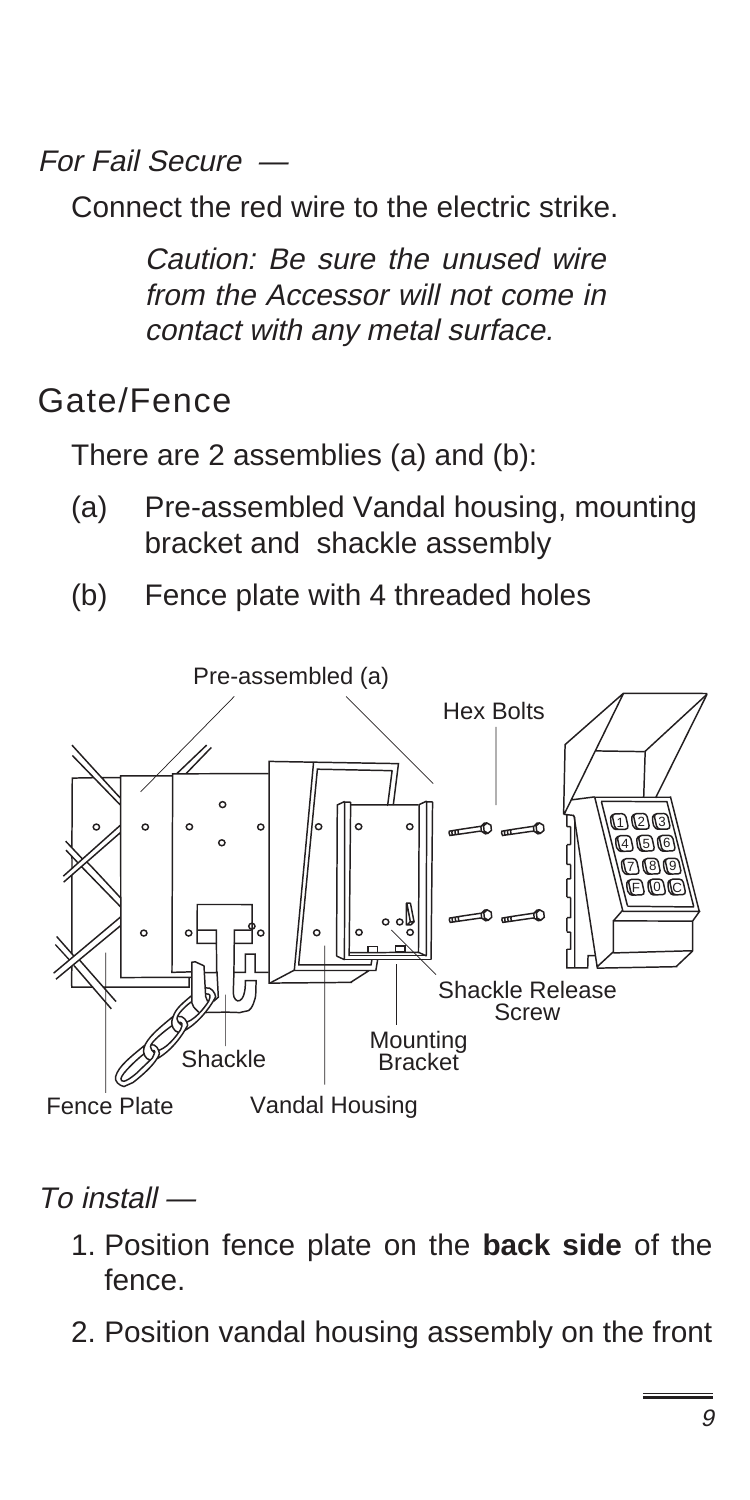side of the fence.

- 3. Align the 4 holes, then screw the 2 assemblies together using the hex bolts provided.
- 4. Unscrew the shackle release screw; the shackle will drop down, completely exposing both prongs.
- 5. Place one end of the chain over the left (longer) prong. Push the shackle up and retighten the screw.
- 6. Mount the Accessor on the mounting bracket as described in Section 3, page 10.

To operate —

- 1. Enter your access code.
- 2. Lift open the keybox and pull the pin.
- 3. The shackle drops down to free one end of the chain (other end is secured during installation).
- 4. When finished, loop the chain back over the shackle then push shackle up into Accessor until it locks into place.

### Padlock/Fence

 $T_0$  install  $-$ 

- 1. Position fence plate with 4 threaded holes on the **back side** of the fence.
- 2. Place vandal housing against the front side of the fence.
- 3. Position the mounting bracket inside the vandal housing.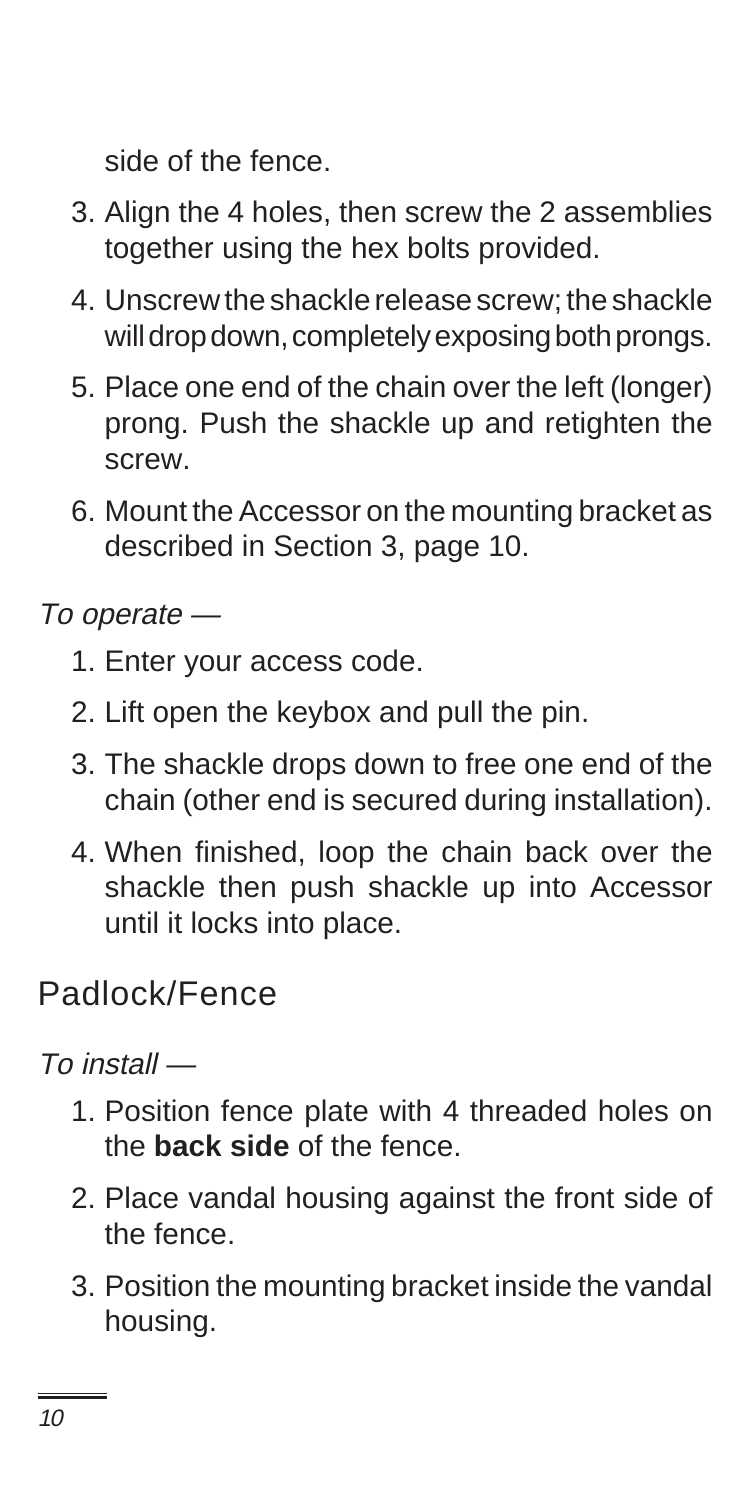- 4. Align the 4 holes in each piece, and screw them together using the hex bolts provided.
- 5. Mount the Accessor on the mounting bracket as described in Section 3, page 10.

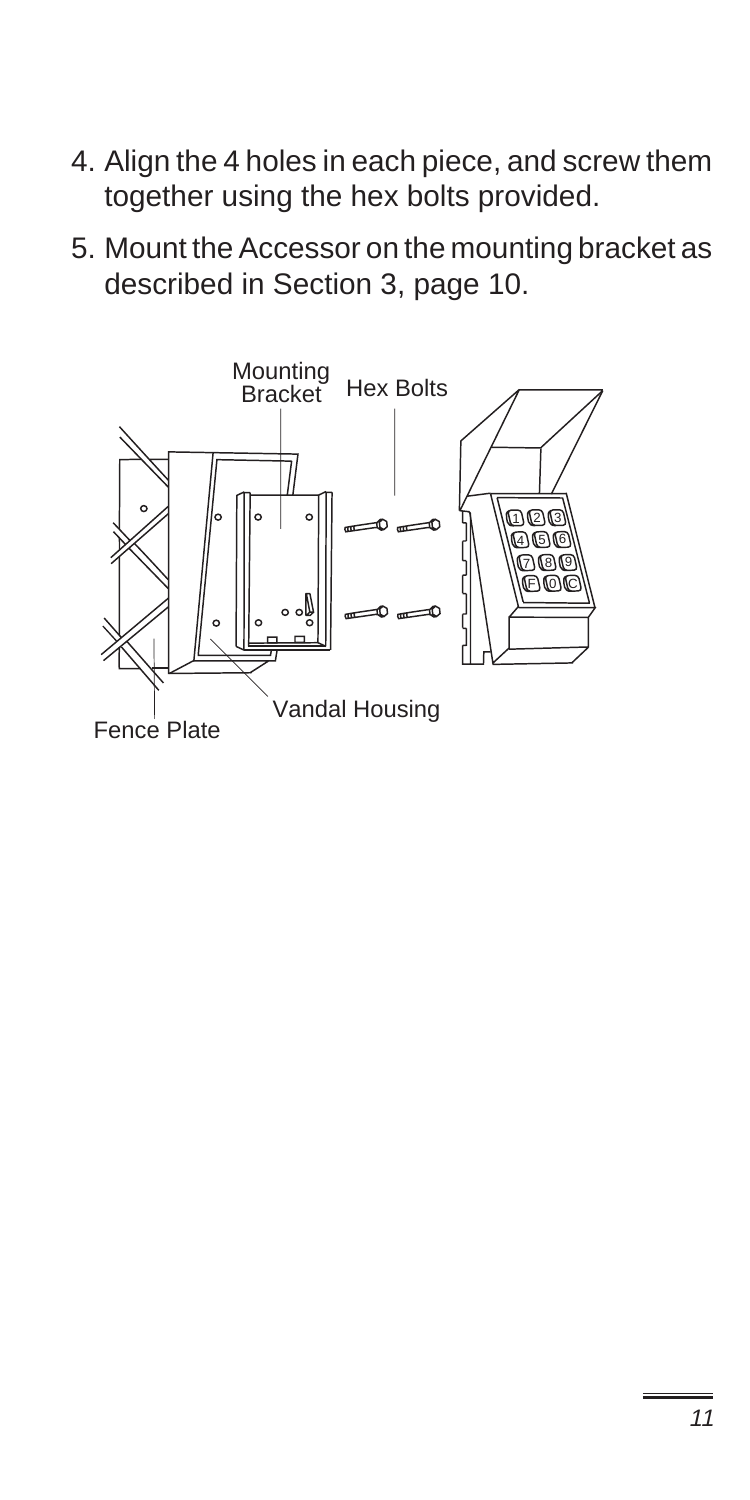### **Section 3: Mounting the Accessor**

### Installing on Mounting Bracket



... enter your access code (or try the default master code 1234567)

... lift open the keybox

... position the Accessor on the mounting bracket so the bottom is just below the triangular stop



... while holding the kebox open, enter any Level 1 Master code as shown: **FCN** 1234567 **FCN**



... slide the Accessor down until it stops

... after 10 seconds the latch will relock, securing the unit and allowing the keybox to close Note: the keybox cannot be closed and locked until the 10 seconds have elapsed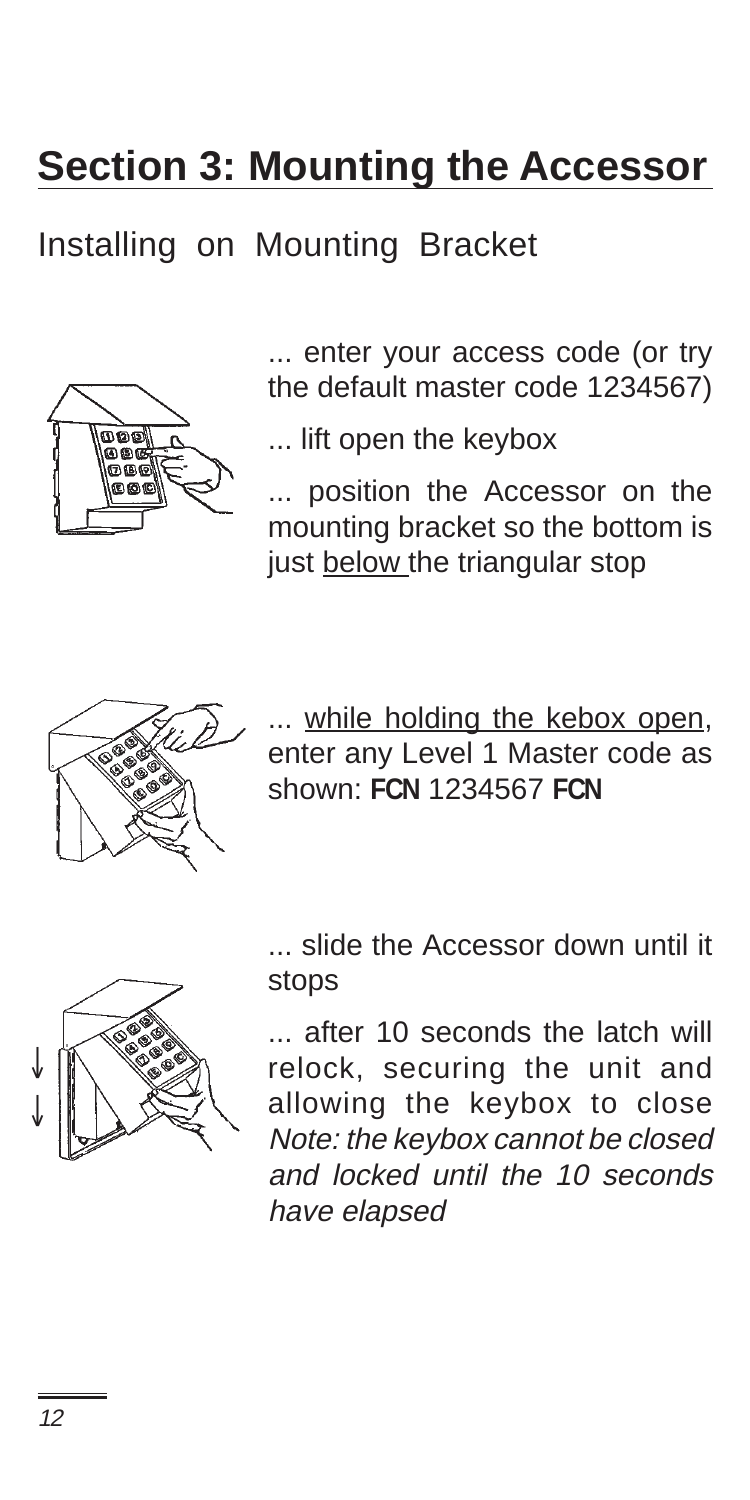### Removing from Mounting Bracket



... enter your access code (or try the default master code 1234567)

... lift open the keybox



... while holding the kebox open, enter any Level 1 Master code as shown: **FCN** 1234567 **FCN**

... *gate unit only...* pull the pin out enough to clear the mounting bracket

... slide the Accessor up and off the bracket



... after 10 seconds the latch will relock, allowing the keybox to close Note: the keybox cannot be closed and locked until the 10 seconds have elapsed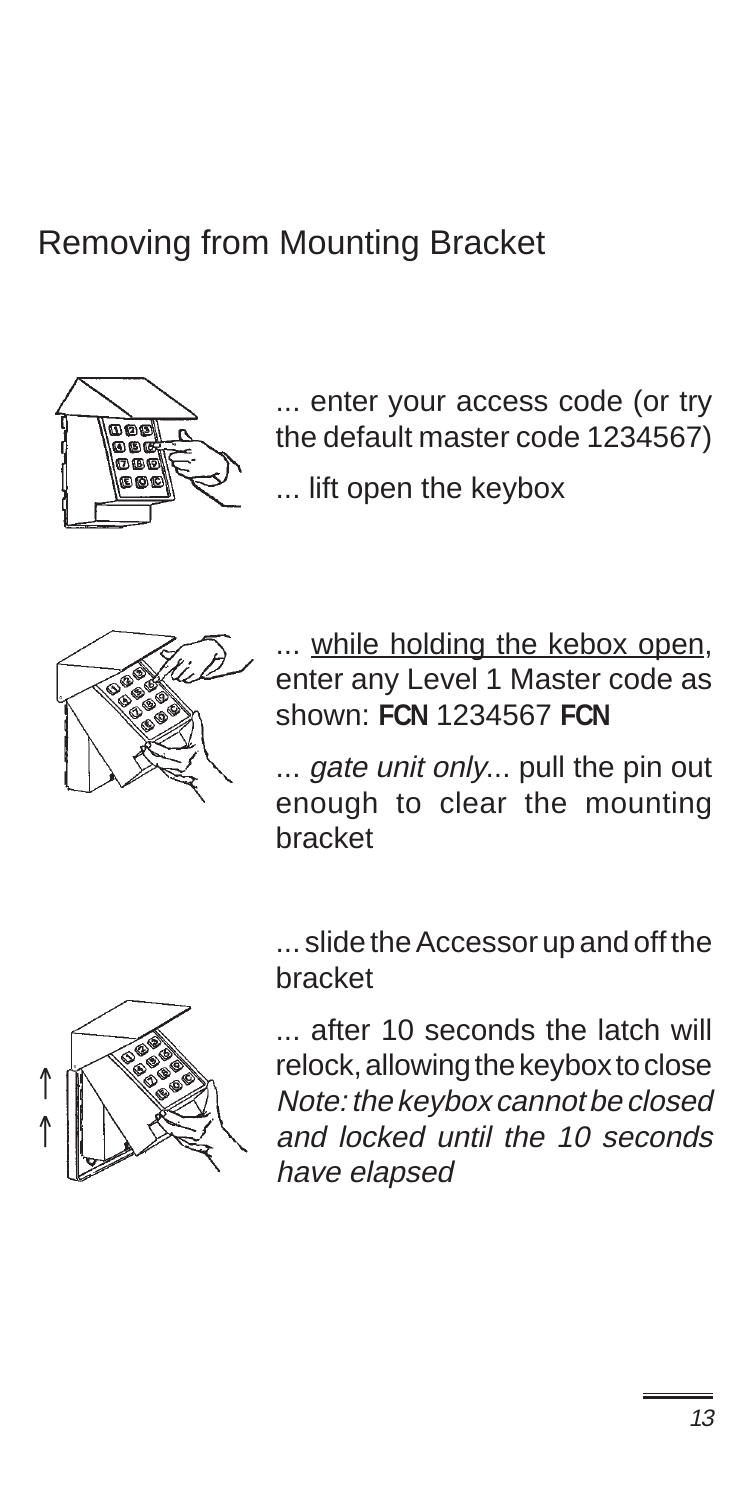### **Section 4: Basic Operations**

Overview

To gain entry to an area secured by an Accessor, a user enters an access code at the Accessor. If the code is valid, access is permitted to the key compartment which is used to hold a door key, card or latch. This access is recorded in the Accessor's memory log which may be downloaded to a PC or Palm Organizer using the optional Ace™ software & serial cable. (ACE may be downloaded for free at our web site, engsolinc.com.)

Users are assigned an Access Level based on four levels of security:

| <b>Level 1 Master</b>     | - unlimited access and can<br>add or delete any Level<br>1-4 user at the unit |
|---------------------------|-------------------------------------------------------------------------------|
| <b>Level 2 Emergency</b>  | - unlimited access                                                            |
| <b>Level 3 Supervisor</b> | - unlimited access and can<br>add or delete any Level 4<br>user at the unit   |
| <b>Level 4 Worker</b>     | - access limited (only by<br>Level4 Lockout mode)                             |

### Using the Unit

... enter a valid access code

:beep + green LED lights if valid, red LED lights if not

:unlocks keybox allowing access to key compartment (non-electric strike units)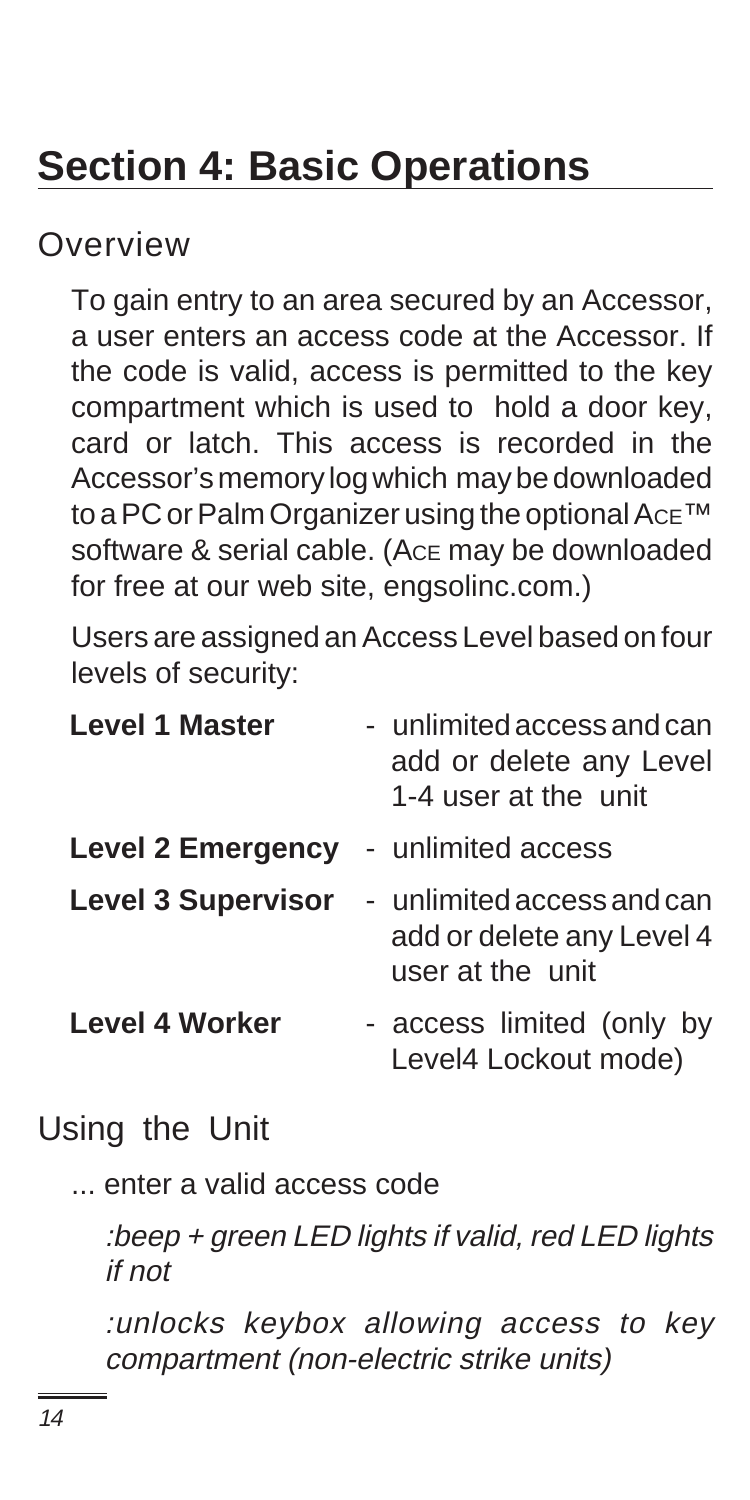:electric strike energizes (electric strike units only)

... get key from key compartment

or

... pull pin to release shackle (gate units only) :after 3 seconds, beep + LED turns off :electric strike turns off

... return key to key compartment

... close keybox

:keybox automatically locked upon closing

... resecure chain to shackle & push shackle up into Accessor until it locks into place (gate units only)

> Note: If the unit is operating an electric strike, only Level 1, 2 and 3 codes will provide access to the key compartment.

### Adding a User

Any Level 1 or Level 3 User may add Users at the Accessor by entering the sequence as shown:

**FCN** → Master → New Code → Level (1-4) → **FCN** or

**FCN** → Supervisor → New Code → 4 → **FCN**

Level 3 Supervisors may only add Level 4 Users.

Successful additions are indicated with a green LED and unsuccessful attempts with a red LED. All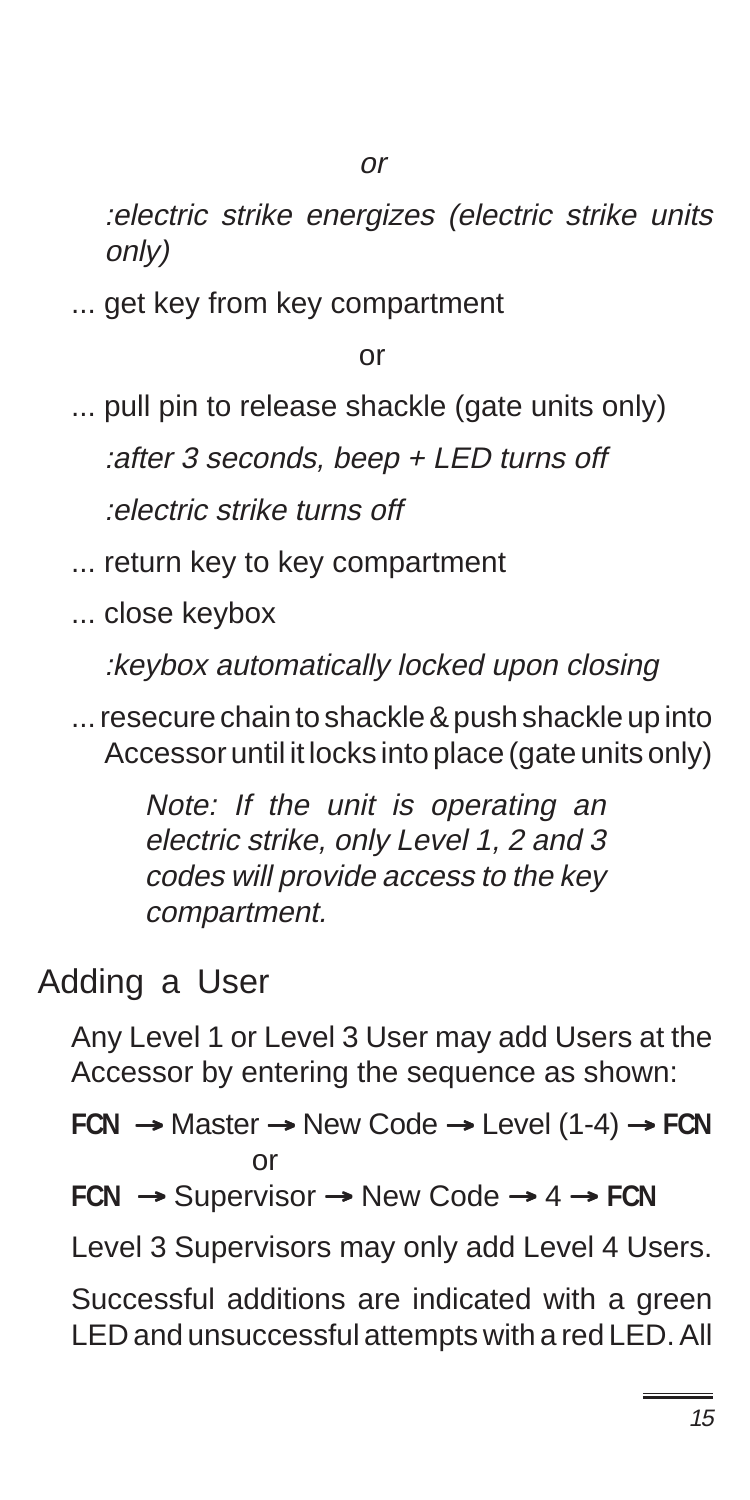User Codes must be unique, so a New Code cannot already be used.

#### Deleting a User

Any Level 1 or Level 3 User may delete Users at the Accessor by entering the sequence as shown:

```
FCN → Master → User Code → FCN
            or
FCN → Supervisor → User Code → FCN
```
Level 1 Masters may delete any Level 1-4 Users, Level 3 Supervisors may only delete Level 4 Users.

Successful deletions are indicated with a green LED and unsuccessful attempts with a red LED.

#### Level 4 Lockout Mode

The Level 4 Lockout mode denies access to Level 4 users by toggling between Lockout active and inactive each time the mode is entered.

to activate Lockout

| $FCN \rightarrow Master \rightarrow 0 \rightarrow FCN$               | actived   |
|----------------------------------------------------------------------|-----------|
| Ωr<br>FCN $\rightarrow$ Supervisor $\rightarrow$ 0 $\rightarrow$ FCN | actived   |
| to deactive Lockout enter again                                      |           |
| $FCN \rightarrow Master \rightarrow 0 \rightarrow FCN$               | deactived |
| or                                                                   |           |
| FCN $\rightarrow$ Supervisor $\rightarrow$ 0 $\rightarrow$ FCN       | deactived |

While in Level 4 Lockout, all key presses except **CLR** will be indicated by a beep and a red LED. When in this mode, only Level 1, 2 or 3 codes are allowed access.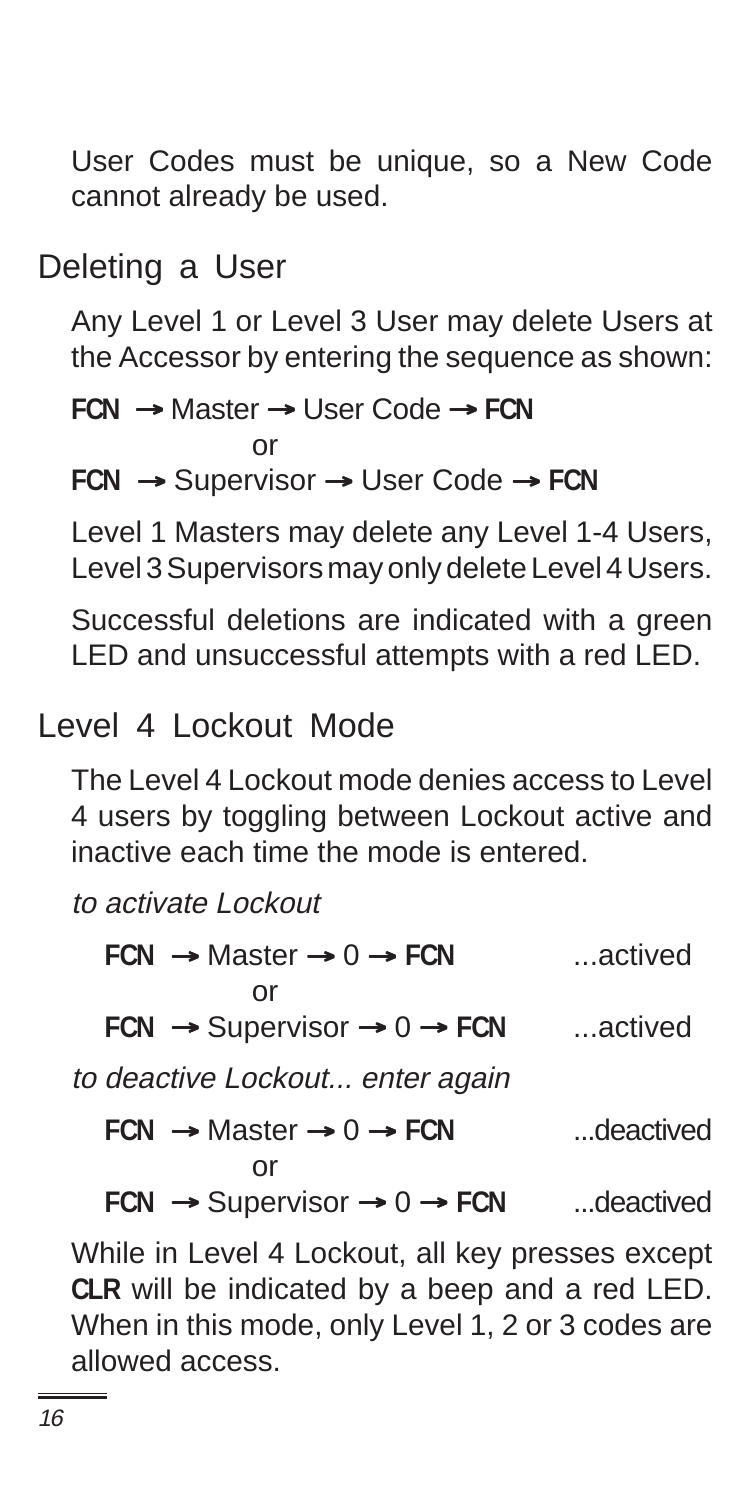### Tamper Lockout

Tamper Lockout inhibits unauthorized code "guessing" by ignoring keypresses after detecting multiple invalid codes being entered.

The unit will not accept any codes for 30 seconds if an invalid code is entered 3 or more times in a row.

While in Tamper Lockout all key presses will be indicated by a beep and a red LED.

### Accessing the Serial Connector

The serial connector is located in the key compartment, and is used for programming and retrieving logs by a PC or Palm Organizer. To gain access to the serial connector, enter a valid access code.

Programming and log retrieval requires the use of the optional AcE™ software & serial cable. (AcE may be downloaded for free at our web site, engsolinc.com.)

> Note: If the unit is operating an electric strike, only Level 1, 2 and 3 codes will provide access to the key compartment.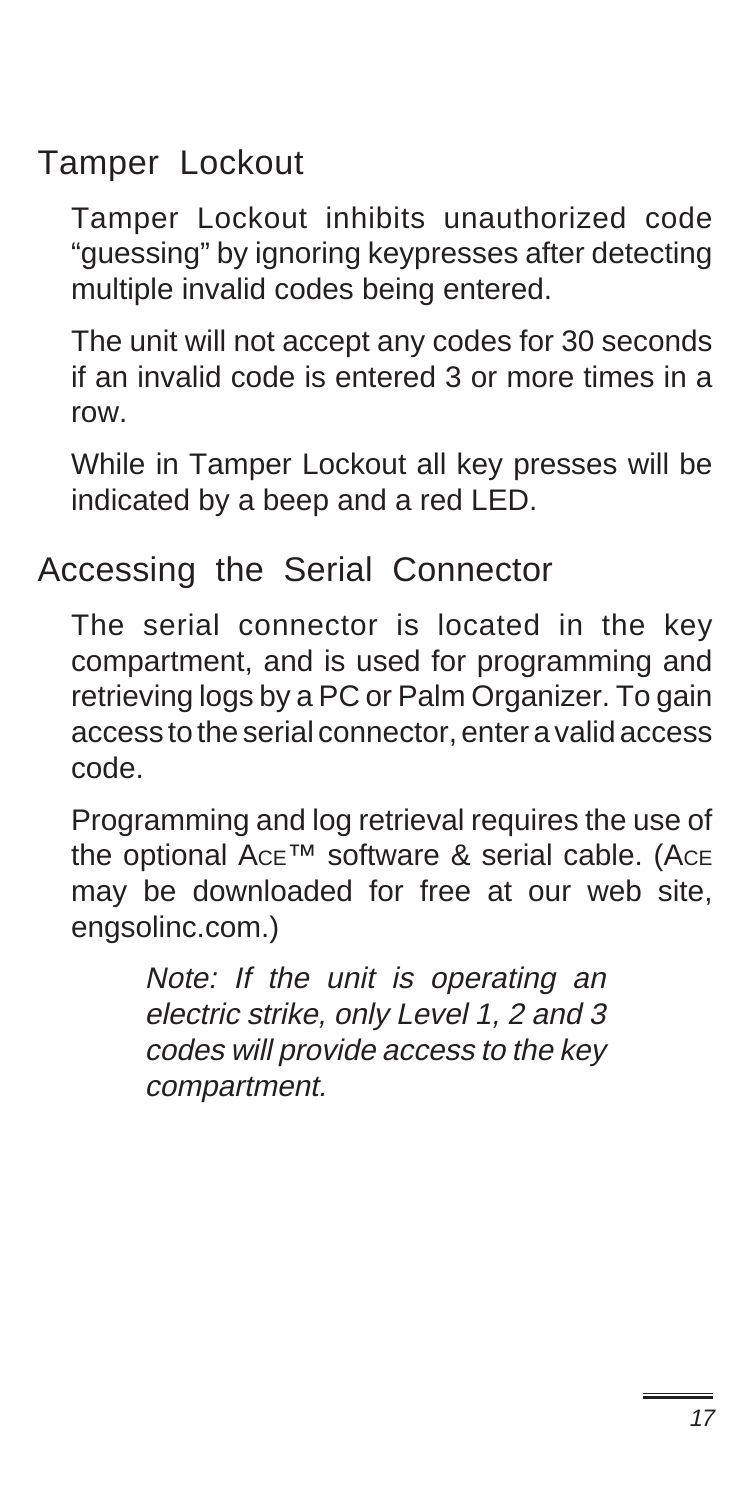### Replacing the Batteries

- 1. Remove the Accessor from the mounting bracket as described in Section 3, page 11.
- 2. Use a small Phillips screwdriver to remove the two screws securing the back cover to the Accessor.
- 3. Remove the back cover and the old batteries.
- 4. Insert (4) AA 1.5 volt alkaline batteries, be sure to observe the proper polarity.

The Accessor should respond to keypresses now. If it does not then remove one of the batteries, press a key on the keypad until the unit does not beep and then reinstall the battery.

- 5. Replace the back cover and secure it with the two screws.
- 6. Remount the Accessor onto the mounting bracket as described in Section 3, page 10.

Note: Nonvolatile memory in the Accessor retains all codes, logs and programming even without batteries.

### Battery Failure

- If low battery is detected the Accessor will beep Hi/Lo/Hi (warble) when a key is pressed.
- If the battery voltage drops too low, the unit may be unable to open even when a valid code is entered. At this point it will be necessary to Jumpstart.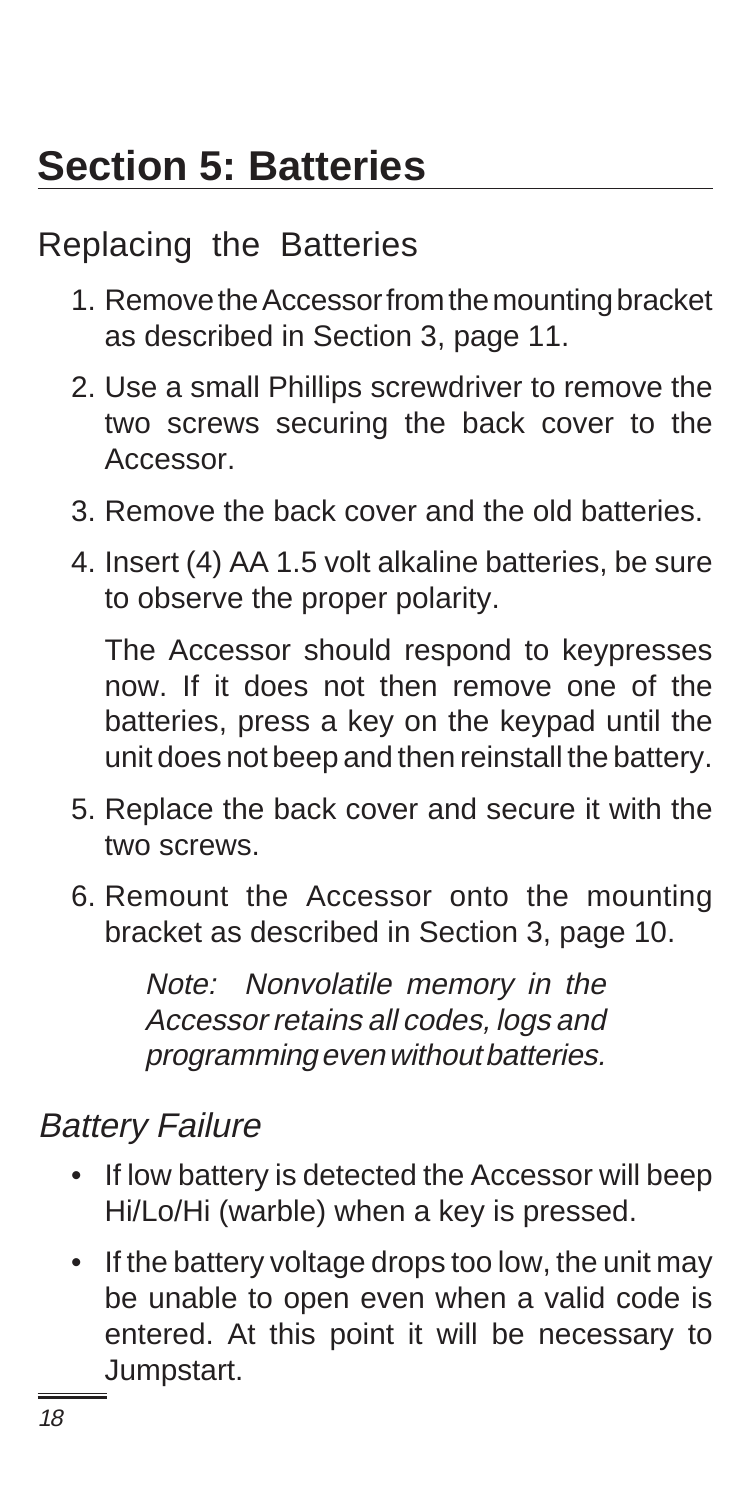### Jumpstarting the Accessor

In the event of battery failure, jumpstarting provides power to the Accessor. Use the jumpstart cable provided and follow the steps below:

- 1. Plug a 9 volt battery (not included) into the jumpstart cable.
- 2. Push the jumpstart cable into the connector located on the top left corner of the Accessor keypad (beneath the cover).
- 3. Enter a valid Access Code to open the keybox. Then enter any Level 1 Master Code to remove the Accessor from the mounting bracket.
- 5. The batteries can now be replaced (as described in the previous section) and the Accessor returned to service.

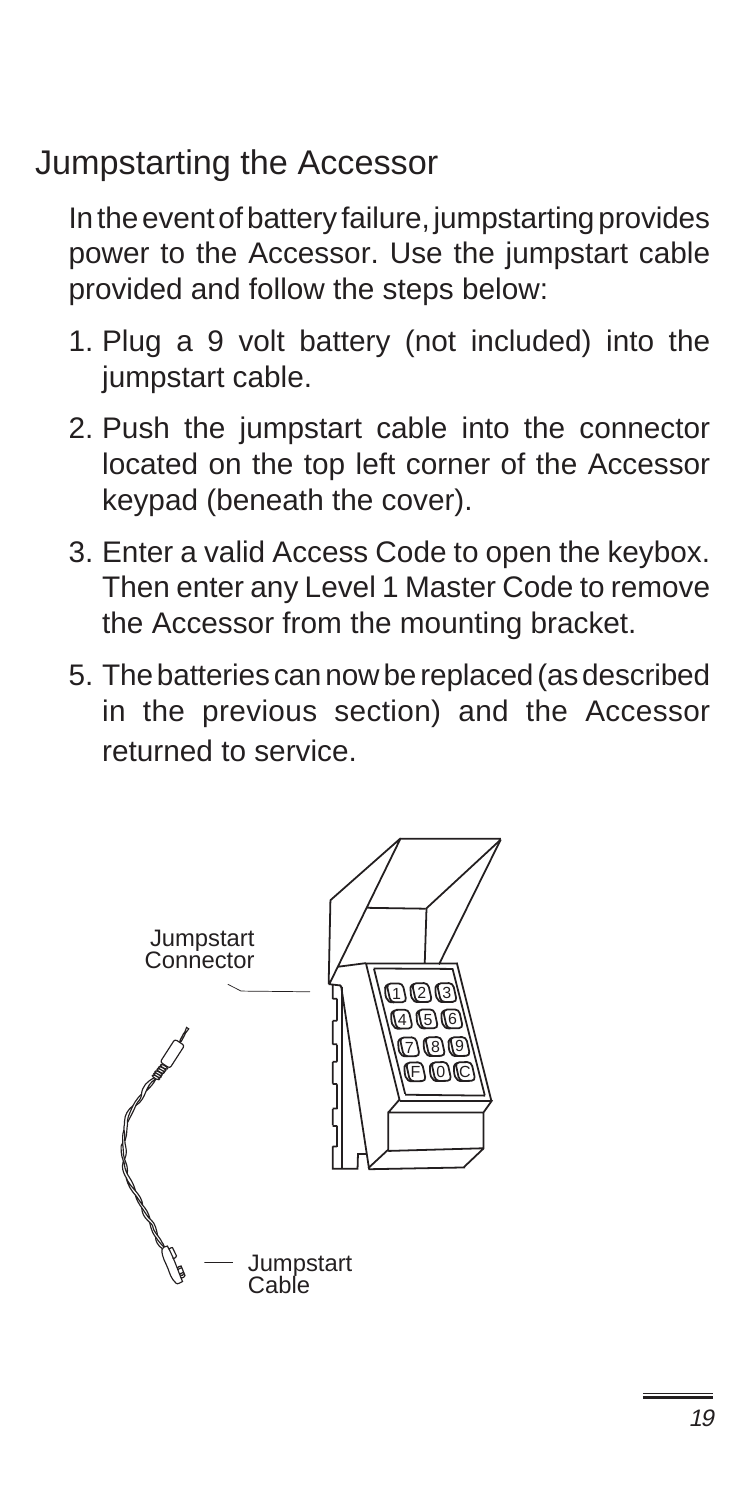### **Section 6: Replacing the Key Caddy Recoil**

Remove your key from the cable —

- 1. Break off the flanged end holding rivet in place.
- 2. Remove rivet, freeing key.

Remove cable from guide —

1. Unscrew guide, freeing cable.

Remove key caddy recoil —

- 1. Unscrew the recoil.
- 2. Pry the key caddy recoil off the inside of the housing.

Replace Recoil —

- 1. Taking the new recoil, remove the backing from the self-adhesive pad.
- 2. Aligning the cable as shown below, position the new recoil in the housing with the self-adhesive pad towards the housing and press it into place.

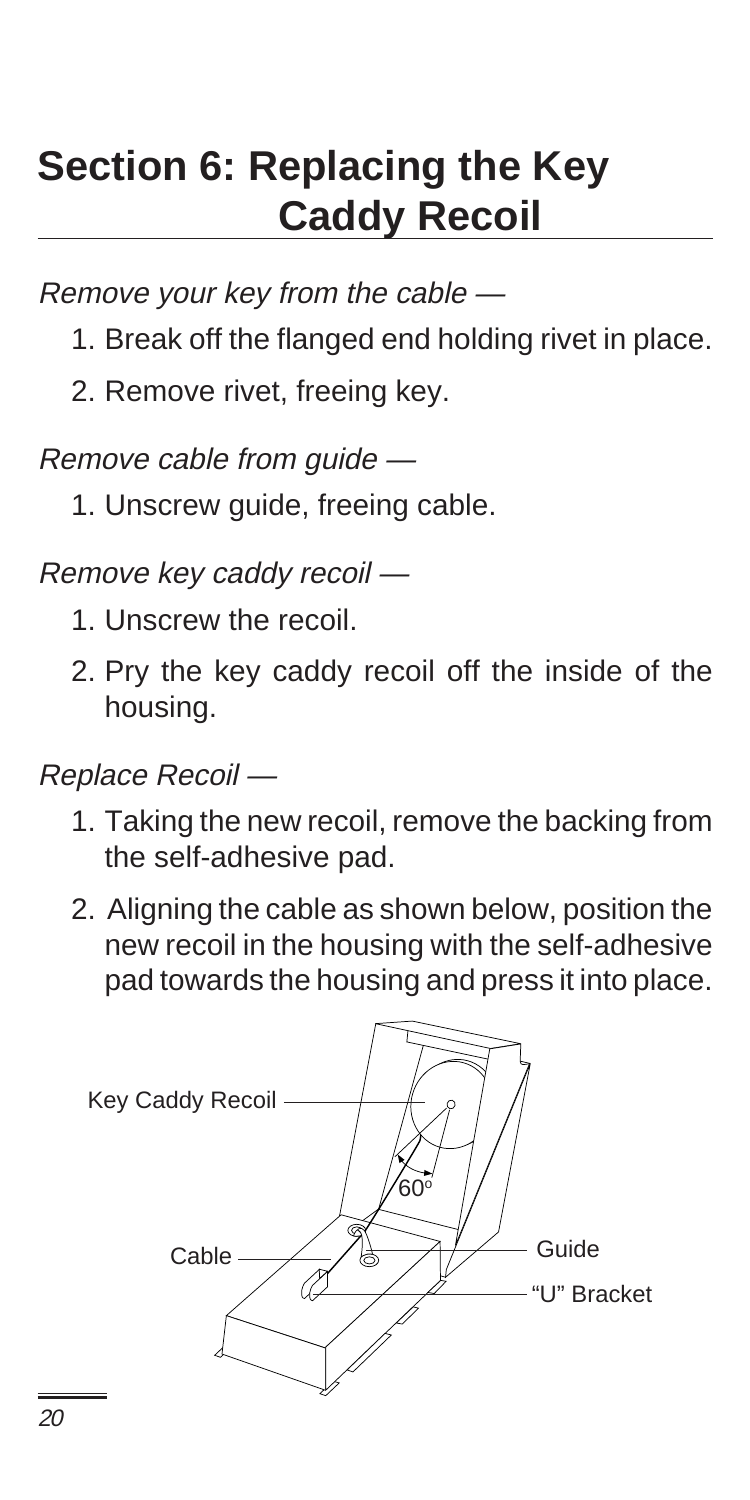3. Secure the recoil with the screw.



Install cable in guide —

- 1. Pull the cable through the guide.
- 2. Screw the guide back into place.

Attach the key —

- 1. Assemble as shown in diagram below.
- 2. While holding assembly in place, squeeze the rivet "drive pin" into rivet housing using a pair of pliers squeezing A towards B.

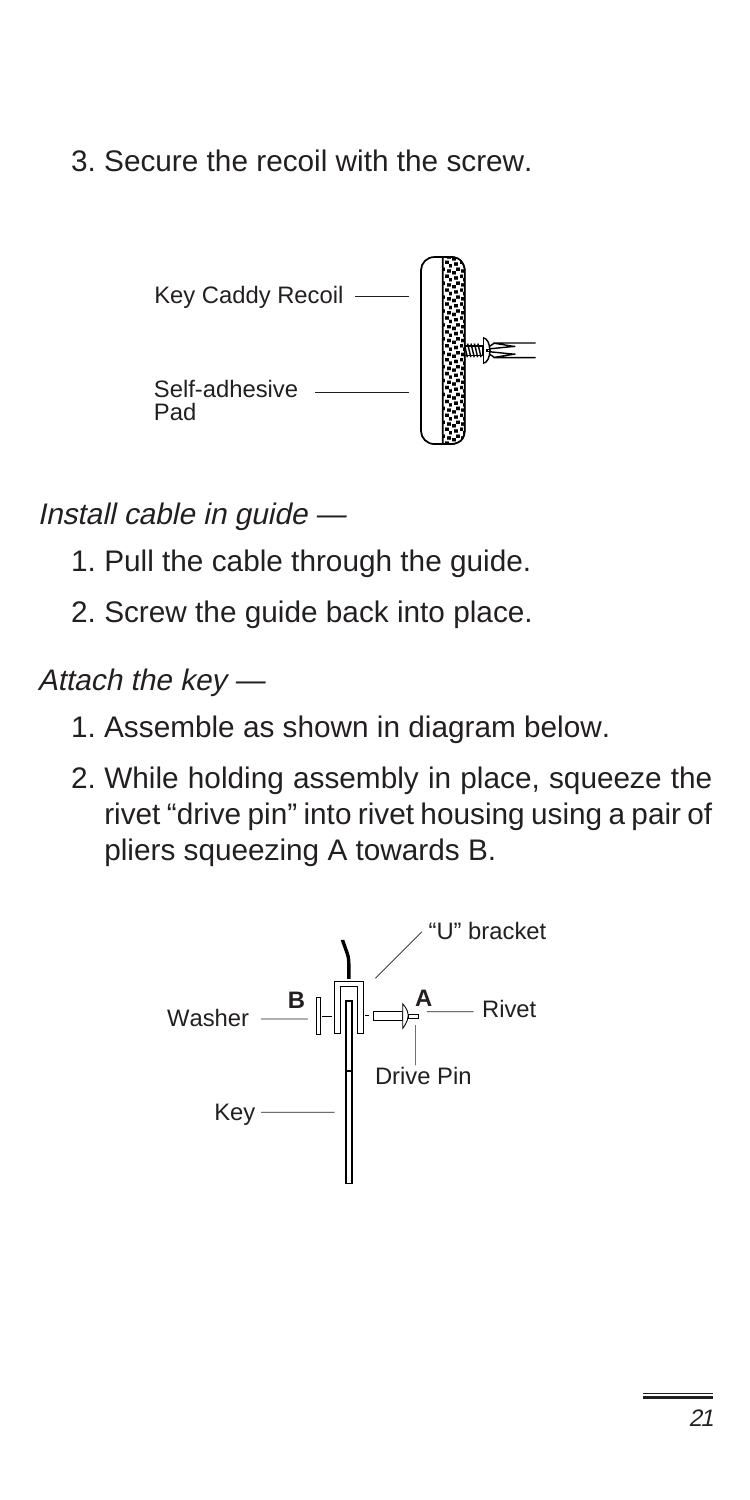## **Appendix A: Troubleshooting**

If you are unable to solve the problem, try our web site for the latest information or consult with your dealer or call Engineering Solutions at (206) 241- 9395 (8:00 am - 4:30 pm Pacific) and ask for Technical Support.

### Accessor will not open

- ... Your Level 4 Code is not accepted because the Level 4 Lockout Mode is active (indicated by red LED during keypresses).
- ... Batteries are weak or dead. No beeps during keypresses or batteries are too weak to open latch. Jumpstart and replace the batteries, see Section 5, page 17. The electronics require minimal power and can still be working when batteries are too weak to open latch.

#### Keypad housing will not latch when closed

- ... Latch is in the unmount position (preventing the housing from closing). Wait until the green LED has turned off, 10 seconds. The latch will then return to its normal position & allow the housing to close.
- ... The key is obstructing the housing from closing. Be sure the key is flat against the key compartment and away from the latch.

### Forgot Codes and need to reset Accessor to factory defaults

... Unmount the unit and remove the back cover,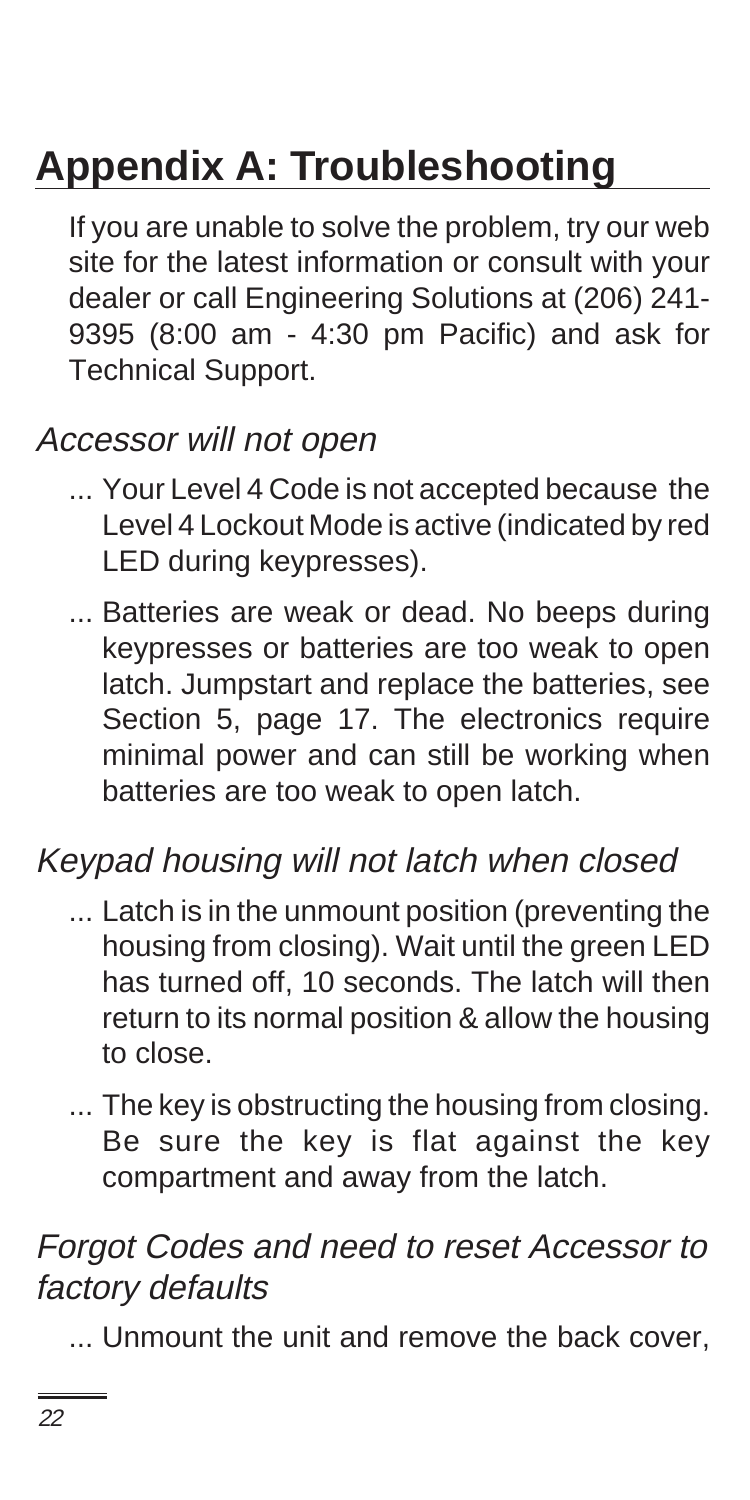then remove one battery. After the battery is removed, press a key on the keypad until the unit no longer beeps. Then press and hold down the Reset button (on the upper right-hand corner of the board) while reinstalling the last battery. Hold for 2 seconds. The Accessor will indicate it has been reset to factory defaults by flashing the red LED and beeping twice.

### Accessor cannot be removed from mounting bracket

... Be sure you are using a Level 1 Master code in the sequence shown:

**FCN** → Master → **FCN**

#### Accessor will not download

- ... Downloading requires a serial cable and Ace™ version 1.30 or greater.
- ... Confirm that the port the serial cable is plugged into on your computer matches the COM Port number selected in the **Communicate** window.

### Shipping & Repair

Please call Engineering Solutions' customer service department for a return authorization. A number will be assigned to aid in tracking your unit.

Send the entire unit, enclosing a brief explanation of the problem along with your company name, address, phone number and name of a contact person. **The return authorization number must be clearly marked on the outside of the box**. No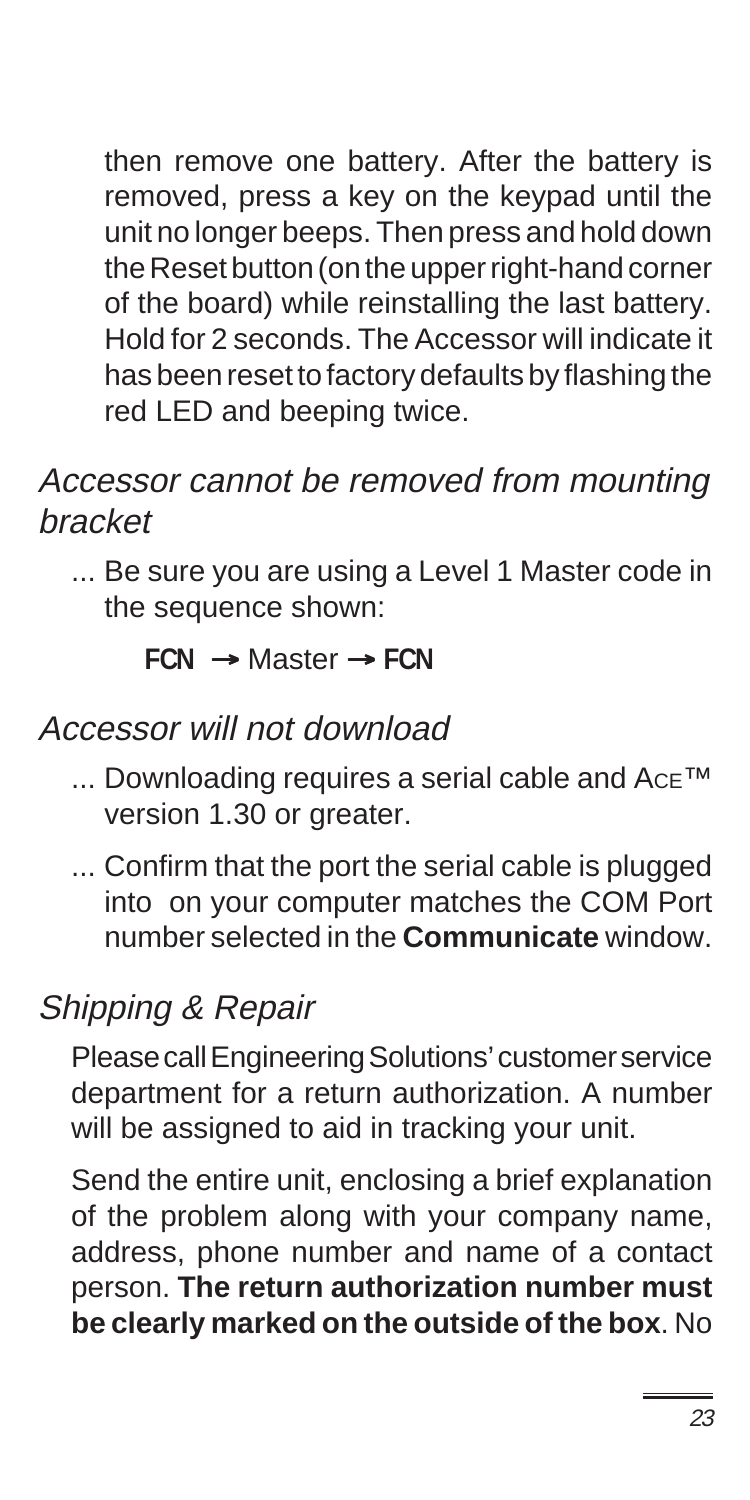COD's or freight collect shipments will be accepted. If the original packing materials are not available, package the unit securely in a sturdy container with enough padding to surround the unit on all sides. The unit should not be able to shift after packing. Engineering Solutions will not be responsible for any damage which may occur.

Send to: Engineering Solutions, Inc. 6300 Southcenter Blvd., Suite 209 Tukwila, WA 98188 (206) 241-9395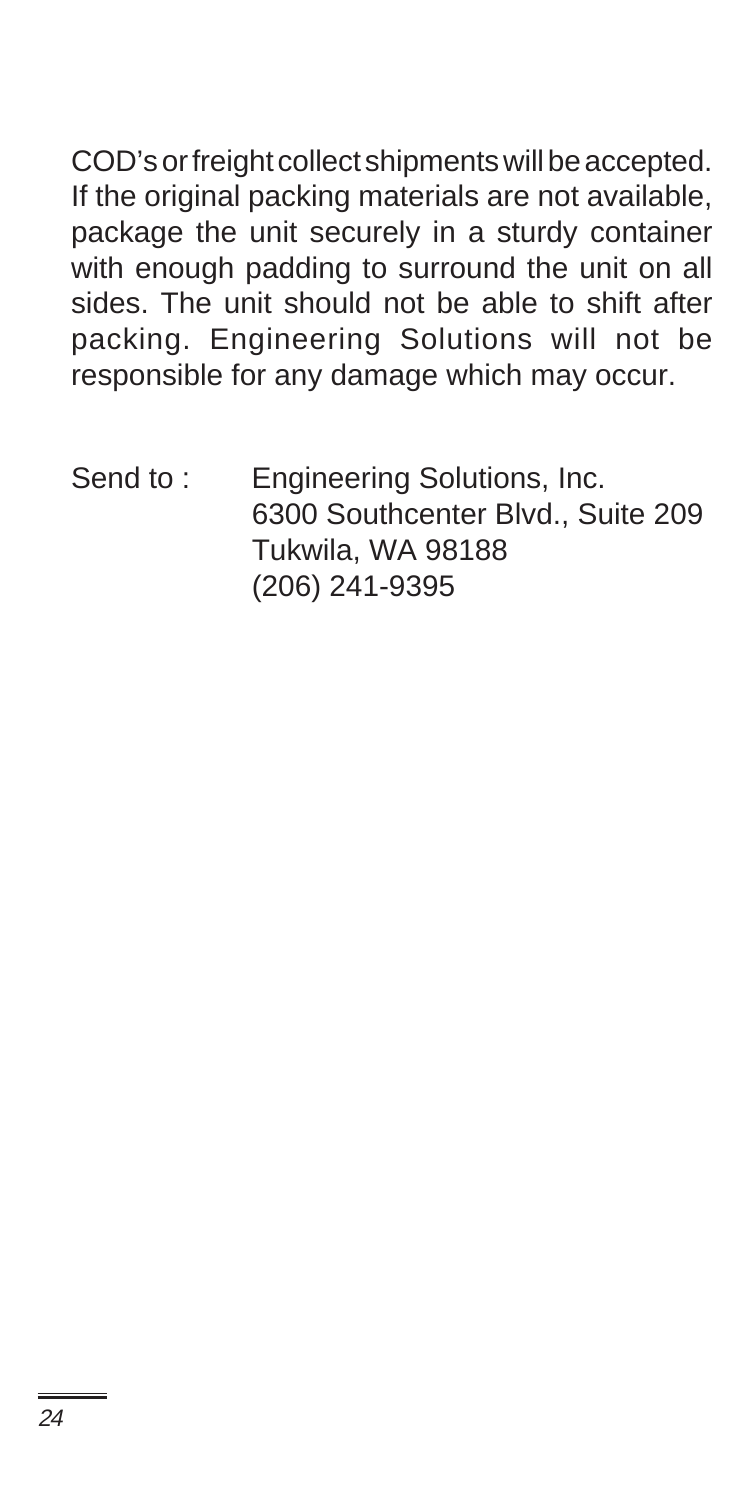### **Appendix B: Specifications**

### **Defaults**

| Code Length           |                                         |
|-----------------------|-----------------------------------------|
| Level 1 Master Code   | 1234567                                 |
| Level 2, 3 & 4 Codes  | None                                    |
| Release Wall Latch    | <b>FCN Master FCN</b>                   |
| Level 4 Lockout Mode  | FCN Mast/Supv 0 FCN                     |
| Serial Comm Code      | Master                                  |
| <b>Tamper Lockout</b> | 30 sec after 3 invalid<br>attempts      |
| Log                   | cleared (with room<br>for 5000 entries) |

### Indicators

The Accessor has a buzzer and two LEDs, Red and Green. The buzzer produces two tones, Hi and Lo, and also a Warble (Hi/Lo/Hi). The Accessor uses the LEDs in combination with the buzzer to indicate operating status.

| <b>Action / Operating Status</b> |      | l ED  | <b>Buzzer</b> |
|----------------------------------|------|-------|---------------|
| Keypress (0-9 keys)<br>- normal  |      |       | Hi            |
| - during Level 4 lockout         |      | Red   | Hi            |
| - during Tamper lockout          |      | Red   | I٥            |
| CLR key (clear key)              | then | Green | Hi            |
| or FCN key (twice)               |      | Red   | Hi            |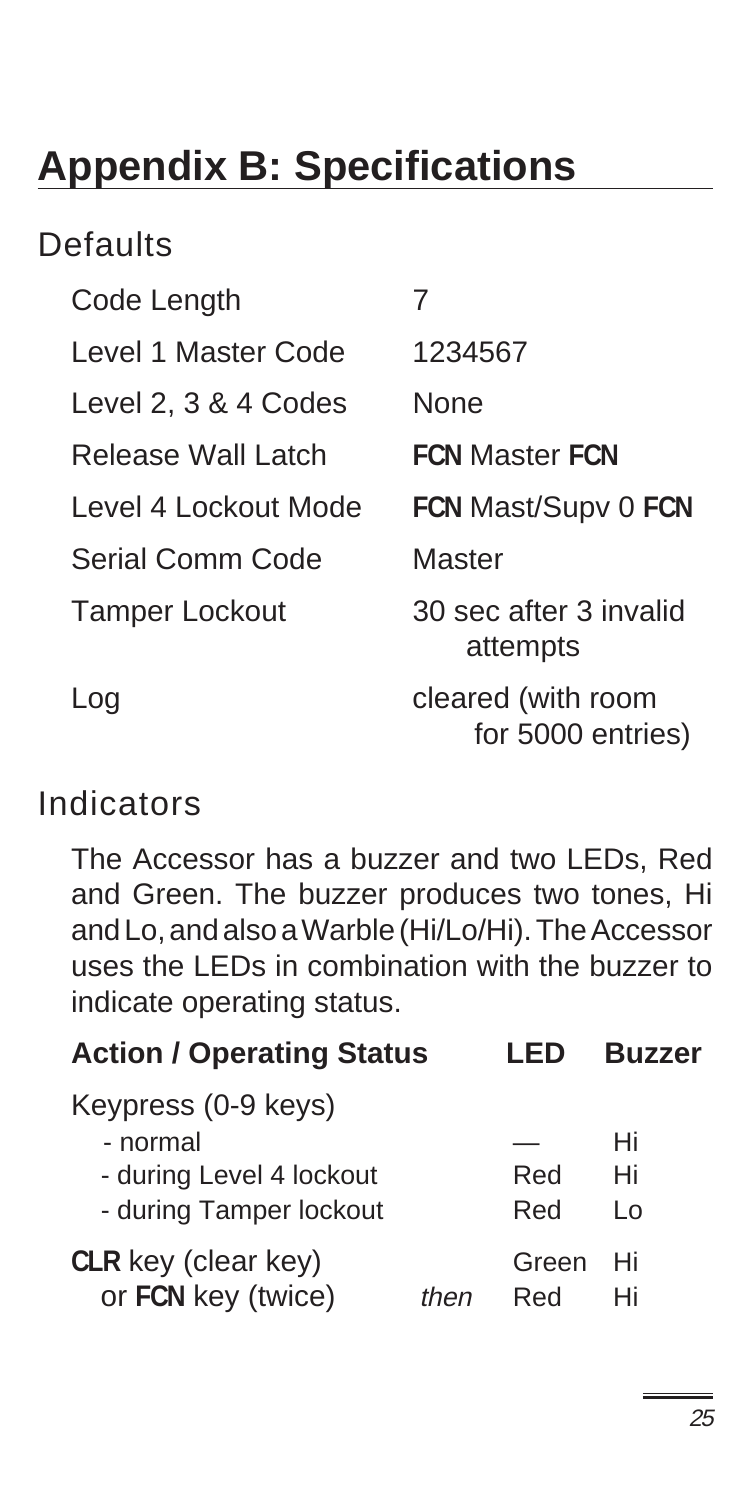| Valid Code                                                             | Hi<br>Green                                 |
|------------------------------------------------------------------------|---------------------------------------------|
| Invalid Code                                                           | Red<br>L٥                                   |
| Add or Delete User<br>- accepted<br>- not accepted                     | Green<br>Hi<br>Red<br>Lο                    |
| Low Battery (initial keypress)                                         | Warble                                      |
| <b>Serial Communication</b><br>- in progress (every 2 sec)<br>- failed | Green<br>Red<br>$\overline{1}$ 0<br>(twice) |
| <b>Reset To Defaults</b><br>(via pushbutton on pcb)                    | Red<br>I∩<br>(twice)                        |

### Features

#### **Access Code Capacity** - up to 1023 users

**Access Codes** - 7 digit code used to gain access to key compartment or activate electric strike

**Access Code Levels** - Users are assigned an Access Level based on four levels of security:

| <b>Level 1 Master</b>     | - unlimited access and can<br>add or delete any Level<br>1-4 user at the unit |
|---------------------------|-------------------------------------------------------------------------------|
| <b>Level 2 Emergency</b>  | - unlimited access                                                            |
| <b>Level 3 Supervisor</b> | - unlimited access and can<br>add or delete any Level 4<br>user at the unit   |
| <b>Level 4 Worker</b>     | - access limited (only by<br>Level4 Lockout mode)                             |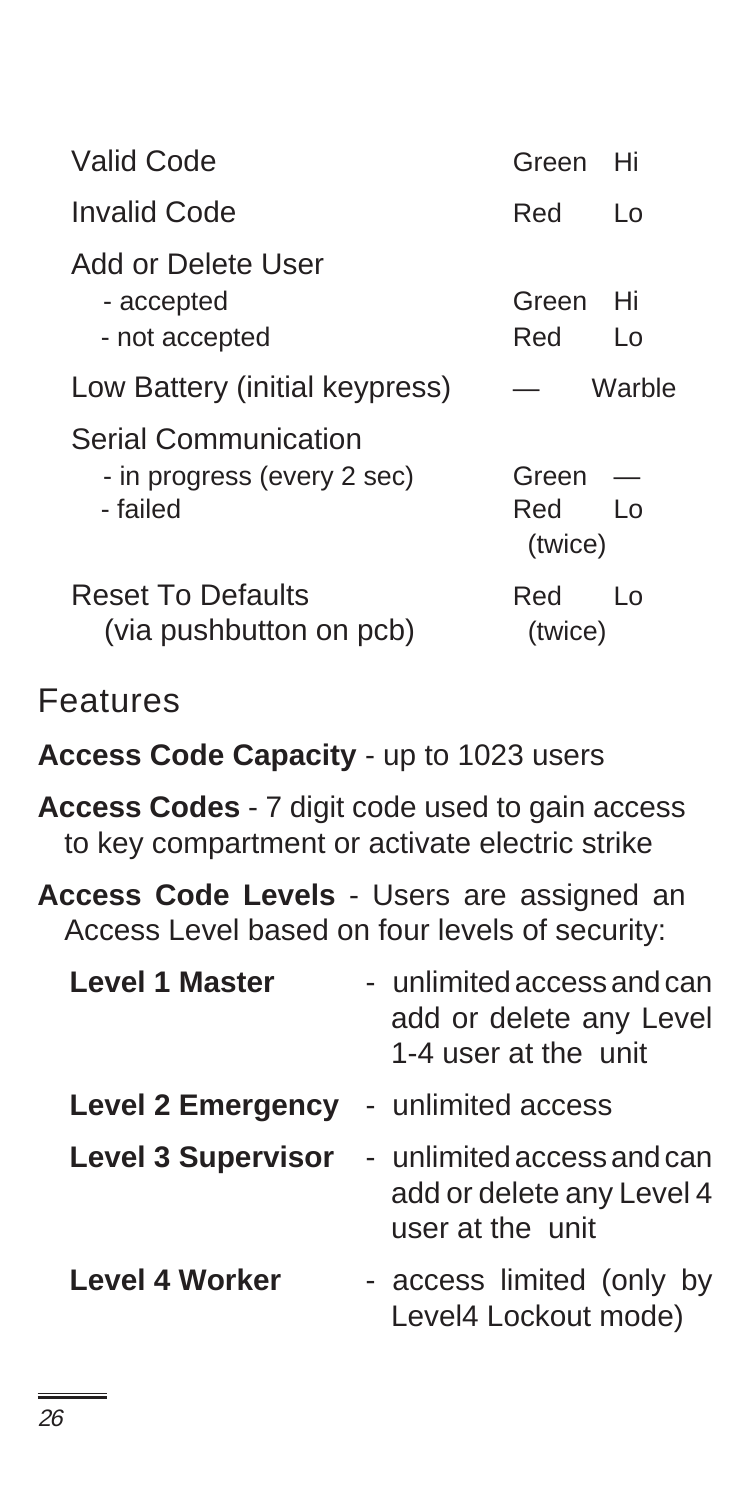- **Level 4 Lockout Mode** denies access by Level 4 users until cancelled
- **Tamper Lockout** inhibits unauthorized code "guessing" by ignoring keypresses after detecting multiple invalid codes being entered
- **Daylight Savings Time** automatic adjustments
- **Year 2000 Compliant**  the Accessor4000 and ACE™ software are year 2000 compliant
- **Low Battery Indication** warbles when detected, estimated life is 500 entries after low battery indication begins
- **Memory Retention** all codes, programming and logs are stored in nonvolatile memory and are retained even without batteries
- **Log Capacity**  up to 5000 entries, capacity varies with the number of Users, ranges from 4000 entries with 110 Users to 2000 entries with 1000 Users
- **Log Entries** all activity at the Accessor is logged including normal usage and programming, with user and time/date stamp (time/date req's ACE)

Logged Events:

Entry By user name Access Denied To user name user name & user level Added user name Deleted Tamper Lockout Level 4 Lockout Mode On/Off Upload Log To PC/Palm Device Wall Latch Released By master name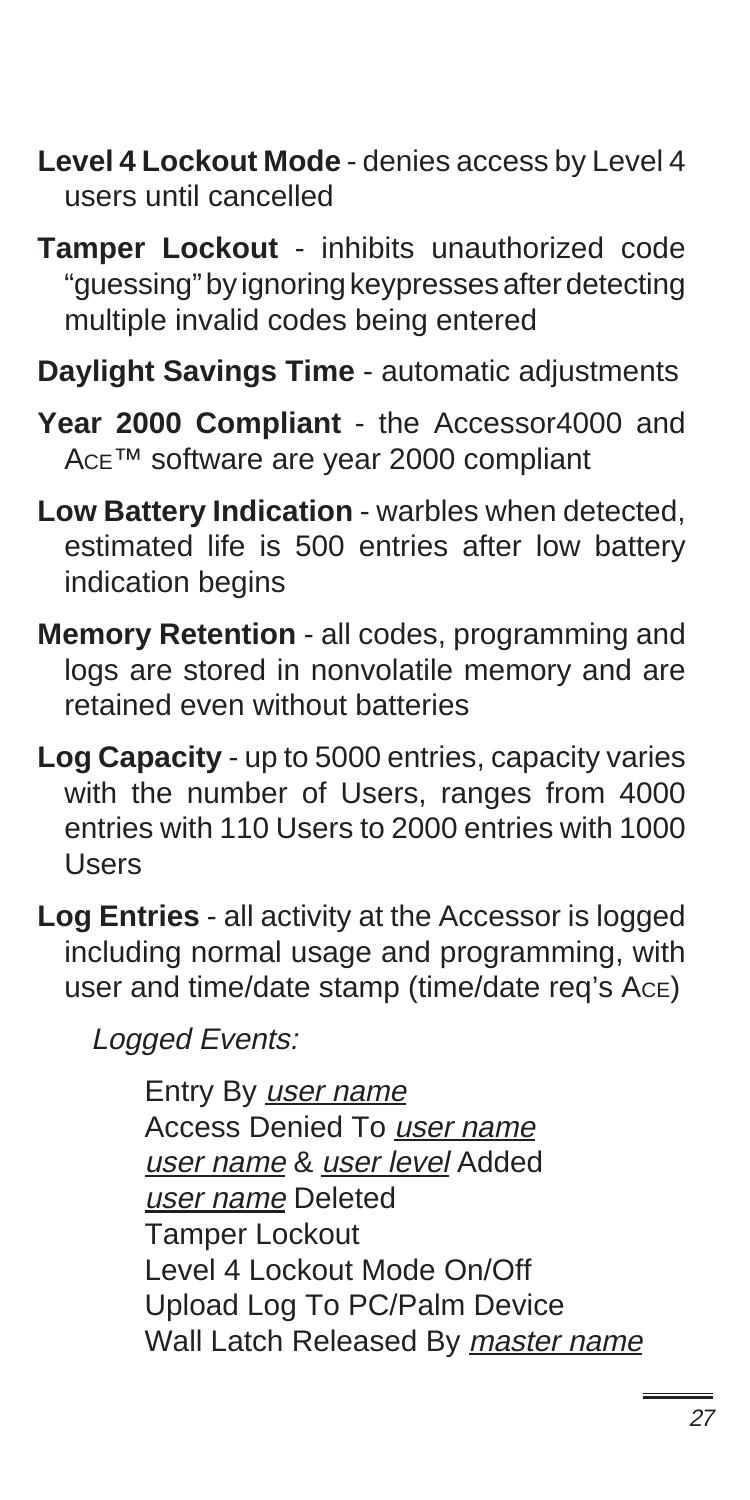Low Battery Detected Reset To Defaults & Log Cleared Clock Reset - Date & Time Invalid Date & Time Set By PC Download

- **Electric Strike Model**  activates a relay when a valid Access code is entered, access to the key compartment is only allowed to Level 1, 2 and 3 users
- **Batteries**  requires (4) AA size 1.5V Alkaline
- **Battery Life**  one year / 35000 entries guaranteed over the -30 to +135° F operating temperature range, typically three years / 60000 entries in normal 60 to 80° F room temperature

Additional Features (available only by using Ace™)

- **Level 4 Vacations** each Level 4 user may have up to 7 vacation periods during which they are denied normal entry access
- **Level 5 Temporary Users** access by a Level 5 user is limited to a programmed number of entries during specific dates
- **Serial Comm Code**  authorizes Accessor serial communications with a PC or Palm™ Organizer

The Accessor has programmable time schedules and a holiday list that allows it to control access by Level 4 & Level 5 User (or groups of users) at predetermined days and times using the following functions: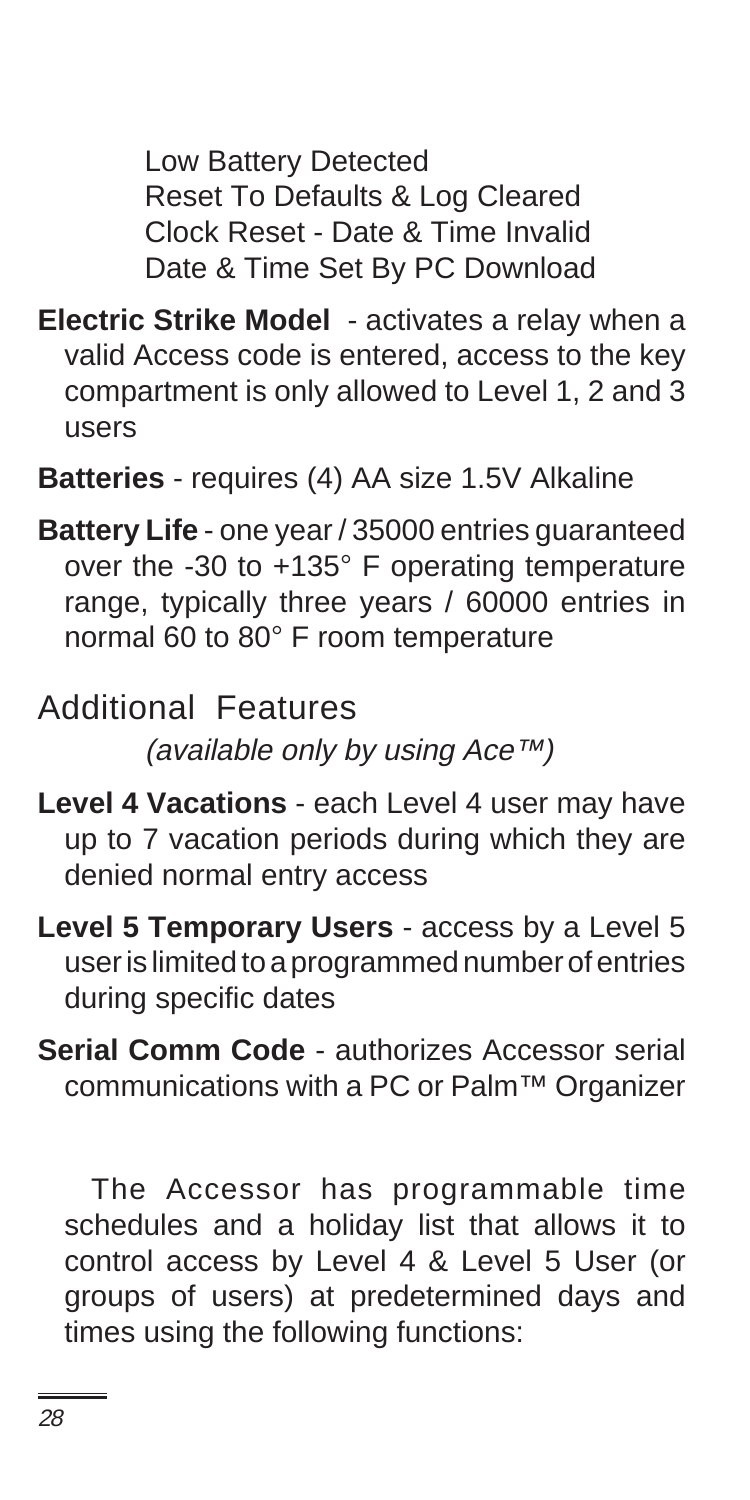- **Group Schedules** Level 4 and 5 users can be assigned up to 8 group affiliations. Each group has a schedule of times, days of the week and holidays that group members are allowed access
- **Holidays** list of dates access can be denied to Level 4 and 5 users through the Groups function
- **Auto Changing Codes** a 3-digit prefix to Level 4 & Level 5 codes that changes on a daily, weekly or monthly basis
- **Level 4 Vacations** each Level 4 user may have up to 7 vacation periods during which they are denied normal entry access
- **Level 5 Temporary Users** access by a Level 5 user is limited to a programmed number of entries during specific dates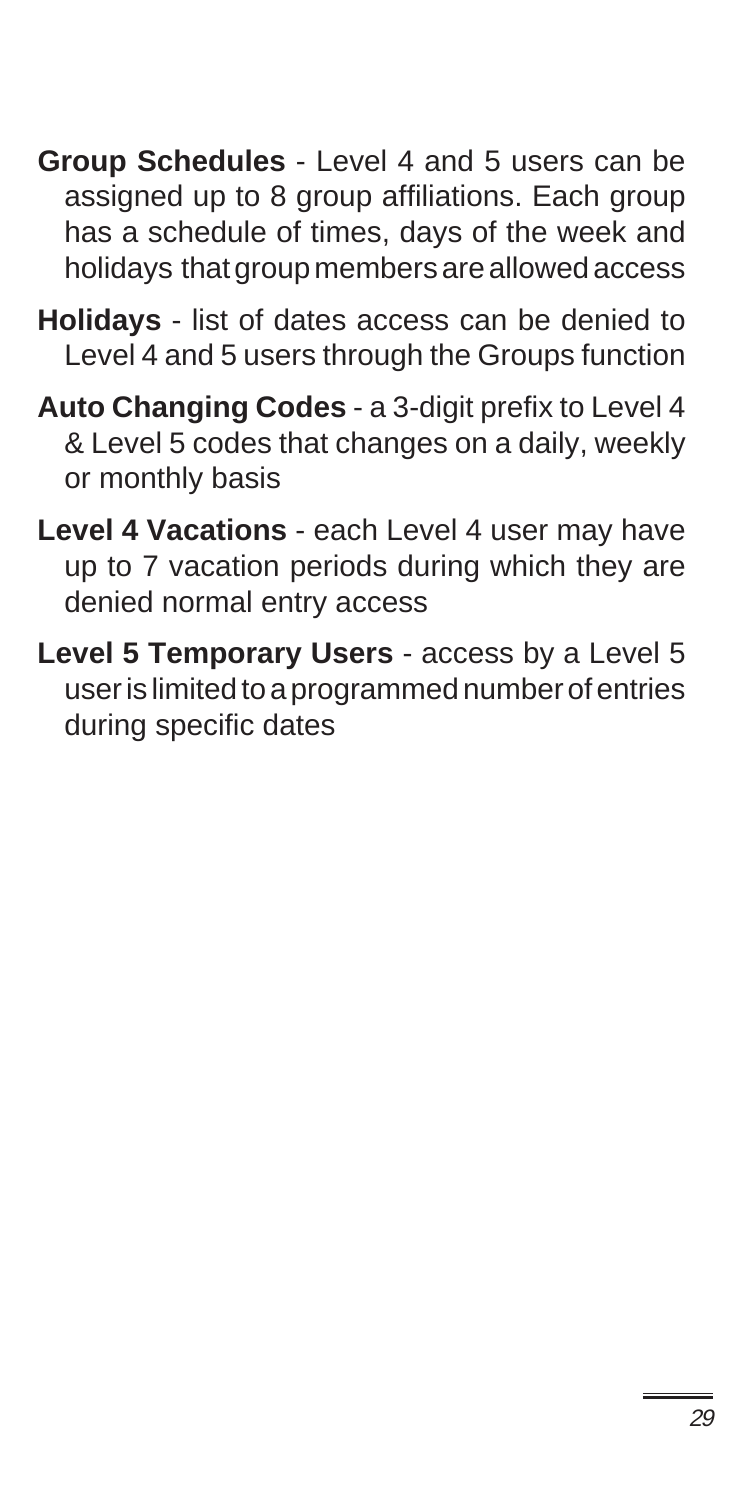## **Appendix C: Limited Warranty**

Engineering Solutions warrants that all products, component parts and accessories will, for a period of twelve (12) months from date of purchase, be free from defects in material and workmanship under normal use and service.

#### **PURCHASER'S SOLE AND EXCLUSIVE REMEDY UNDER THIS WARRANTY IS LIMITED TO THE REPAIR OR REPLACEMENT OF DEFECTIVE PARTS F.O.B., ENGINEERING SOLUTIONS, INC., 6000 SOUTHCENTER BLVD, SUITE 70, TUKWILA, WA 98188.**

To keep this warranty valid, the purchaser must (a) return signed Registration card to Engineering Solutions within fifteen (15) days of purchase, (b) have promptly informed Engineering Solutions' customer service department of any defects in writing, (c) properly used, maintained and repaired the Product, and (d) have proof of purchase.

This warranty does not cover normal wear and tear or defects due to (a) improper or negligent handling or unauthorized modifications, (b) defective or improper premises, chemical, electrochemical or electrical influences, (c) weather or other influences of nature.

**LIMITATIONS OF WARRANTY - THIS WARRANTY IS EXPRESSLY IN LIEU OF ANY AND ALL OTHER WARRANTIES AND OBLIGATIONS OF ENGINEERING SOLUTIONS OR ITS SUPPLIERS, EXPRESS OR IMPLIED. ENGINEERING SOLUTIONS EXPRESSLY DISCLAIMS ANY WARRANTY OF MERCHANTABILITY OR FITNESS FOR ANY PARTICULAR PURPOSE.** 

**LIMITATION OF REMEDY-** Under no circumstances shall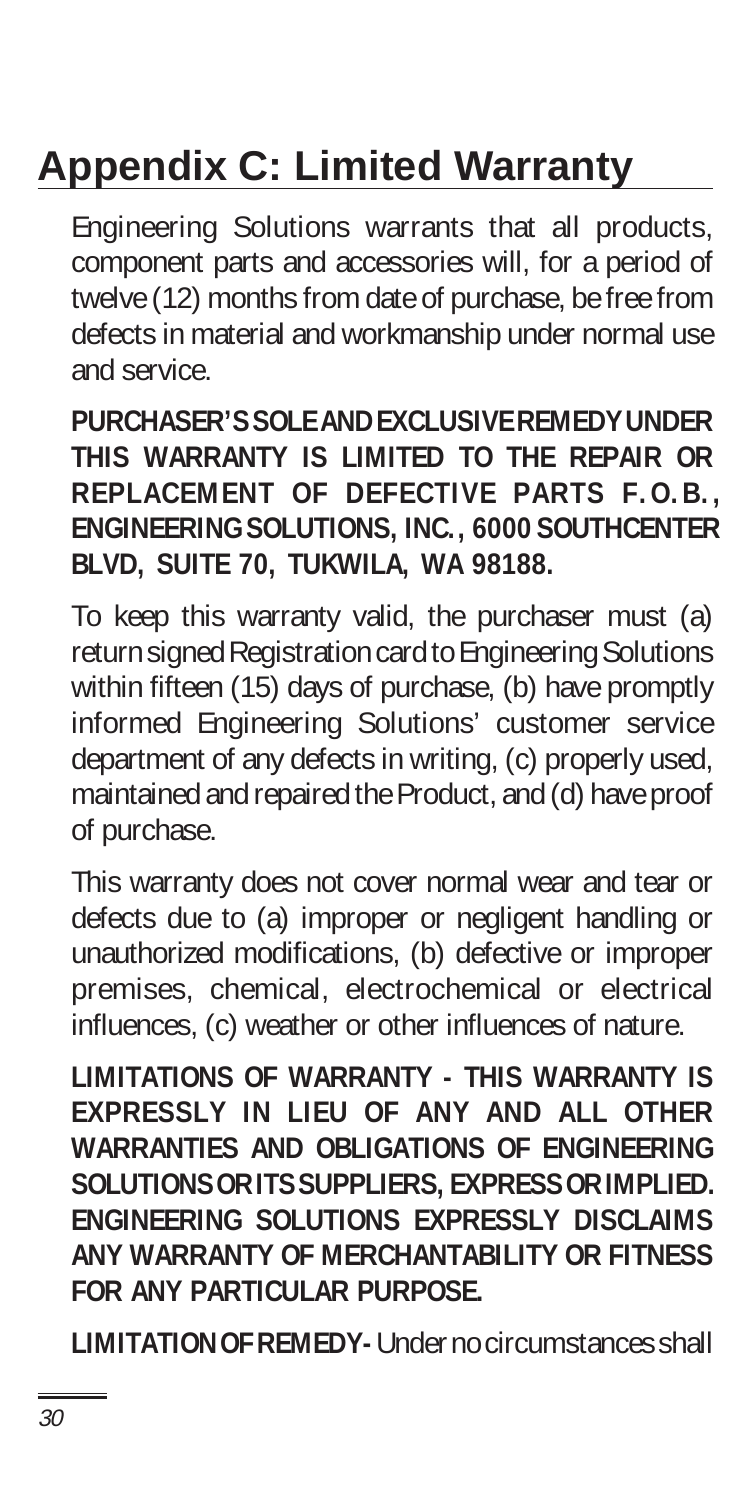Engineering Solutions or any of its suppliers be liable for any loss or damage, including, but not limited to, loss or damage arising out of failure of the Product to operate for any period of time, inconvenience, use of rental or replacement equipment, loss of profit or other economic loss, or general, direct, special, indirect, incidental or consequential damages or property damages.

**PRODUCT SUITABILITY** - Many states and localities have codes and regulations governing sales, construction, installation, and/or use of products for certain purposes, which may vary from those in neighboring areas. While Engineering Solutions attempts to assure that its Products comply with such codes, it cannot guarantee compliance, and cannot be responsible for how the Products are installed or used. Engineering Solutions recommends that, before purchasing and using a Product, purchasers review the Product application, and federal, state and local regulations, to be sure that the Product, installation, and use will comply with them.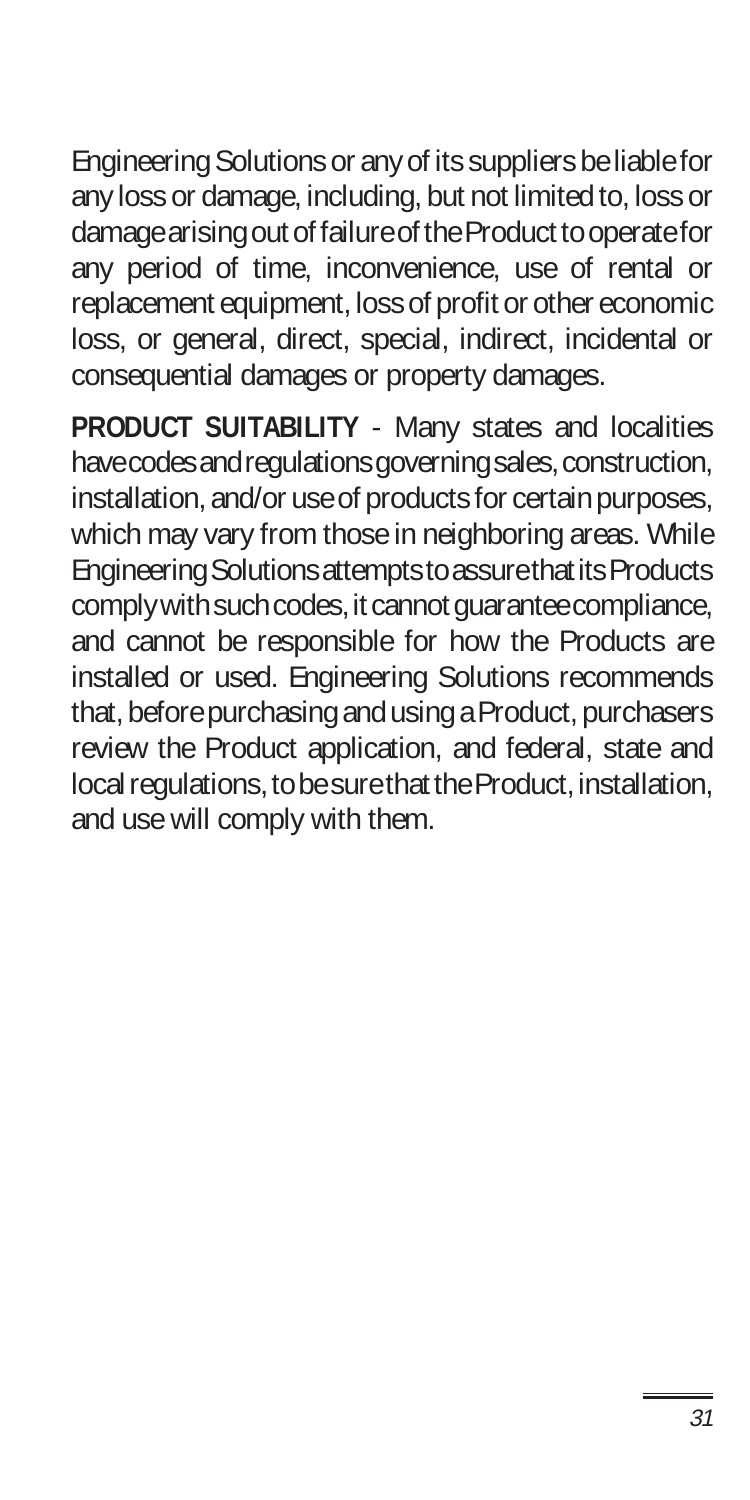# **Index**

### **A**

Access Levels 26 Auto Changing Codes 29

### **B**

**Batteries** Failure 18 Jumpstarting the unit 18 Replacing 18 Bill of Materials 5

### **C**

Codes Access 26 Communication Indicators 26

### **D**

Defaults 25 Returning to 22 Deleting A User Code 16

### **F**

Fence. See Gate/Fence: Padlock/ M Features 26 Fence

### **G**

Groups 29

### **I**

Indicators 25 Installation Electric Strike 7 Flush Mount Electric Strike 7 Gate/Fence 7 Key Caddy & Key Hook 7 Padlock/Fence 7

### **K**

Key Caddy Attaching the key 7 Using the Unit 14 Key Caddy Recoil Replacing 20 Key Hook Using the Unit 14

### **L**

Level 1-Master 14, 26 Level 2-Emergency 14, 26 Level 3-Supervisor 14, 26 Level 4-Worker 14, 26 Logged Events 27 Low Battery 18, 27

Mounting the Accessor Removing from Mounting Bracket 13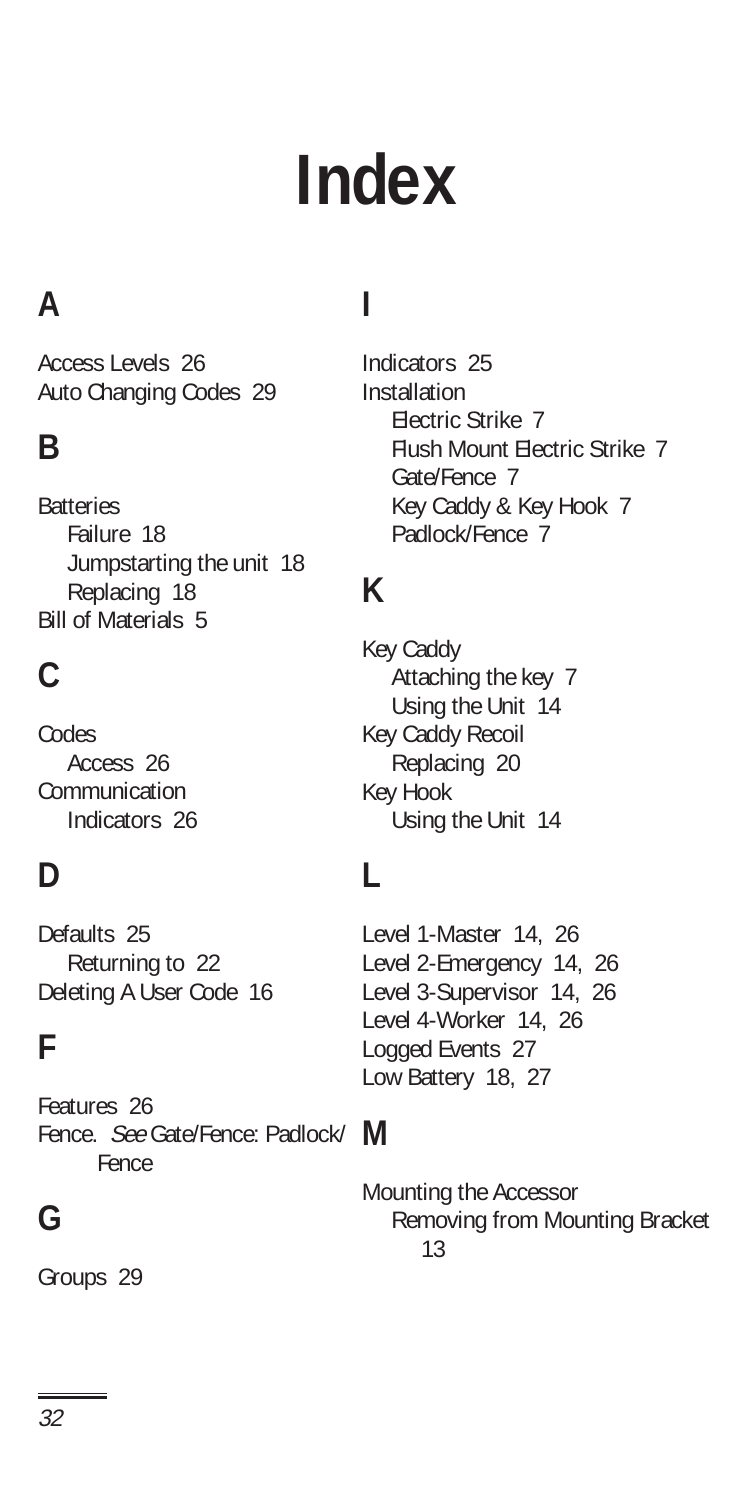### **P**

Padlock/Fence Using the Unit 14

### **T**

Tamper Lockout 16 Troubleshooting 22

### **U**

Users Levels 14 Using the Unit 14 Deleting A User Code At The Accessor 16 Tamper Lockout 16

### **V**

Vacations 28, 29

 $=$